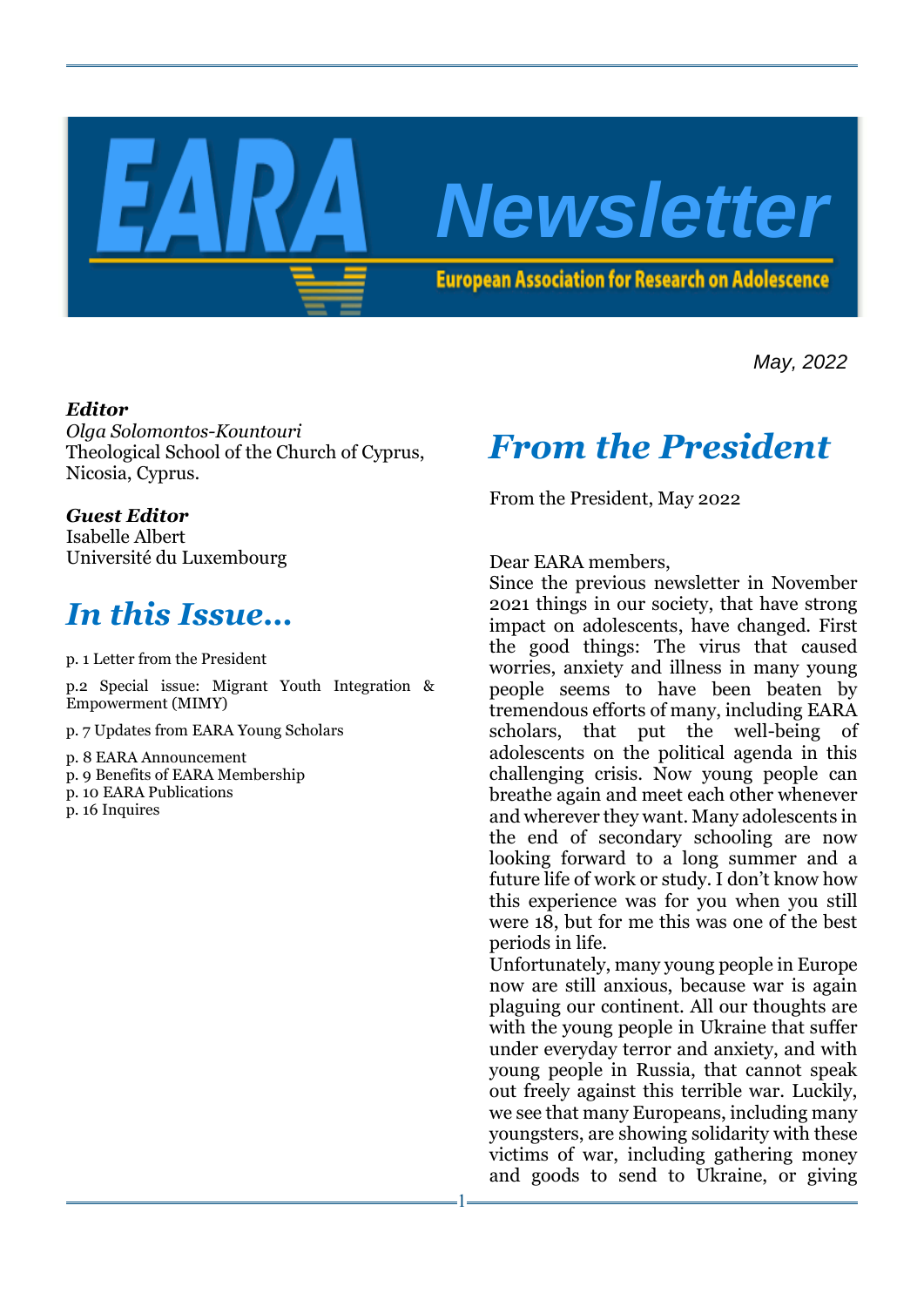shelter to refugees. Here again we see the good heart in all of us!

In the meantime, EARA is doing well. We all look forward to meet again physically in the end of August in the upcoming EARA Conference in Dublin! Under the supervision of Jennifer Symonds, the organization team has already taken many steps in setting up the 18th EARA conference. My train and boat tickets are already booked. Hope you all managed to register already, if not do it now! After a break in 2020 due to the virus, in the days before the conference, the EARA-EADP-SRA Summer School will take place from August 21 to 24, in in Wicklow, a nice town near Dublin, Ireland. The summer school will be directed by Susan Branje, Lisa Kiang, Oana Negru-Subtirica, and Stefanos Mastrotheodoros. Senior Scholars participating this year will include (in alphabetical order): Toon Cillessen, Candace Currie, Nancy Hill, Lisa Kiang, Noona Kiuru, and Andreas Neubauer. Applications have already closed and many candidates have applied, so selection will be a tough job.

EARA's online webinars 2021-2022 are coming to an end. Still one webinar will take place on June 3, Tiaga Ferreira will introduce you to the open-source, free, and powerful statistical package R. Of course we still have to evaluate these webinars, but I personally think they were a success and these webinars are there to stay in future EARA's resources.

Meanwhile EARA elections are on their way. Many thanks to Elisabetta Crocetti for organizing this so fluently. New candidates for president-elect, for the EARA council, and for the EARA Young Scholar Committee arrived at our desk. Soon the election ballot will be opened and you will hear more of this. And yes, we have a vacancy: We are looking for a new Secretary, because our current one is going for another role in the EARA council. Finally, in my last presidential letter, I want to thank some of our current council members for their long-lasting commitment to EARA. I would like to express my gratitude to Susan Branje, past-president and EARA's memory, Elisabetta Crocetti, meticulous secretary, and Metin Özdemir, treasurer

holding the purse strings. All three have been very active in our association for a very long time already, thereby providing a great contribution the health of EARA! Thanks so much!

I look forward to see you all in Dublin in August!

- Warmly,
- Wim Beyers

EARA President

# *Special Issue:*

**Migrant Youth Integration & Empowerment (MIMY)**

*Summary from the Luxembourg MIMY team* 

Université du Luxembourg

In this newsletter, we will present the H2020 European project on "EMpowerment through liquid Integration of Migrant Youth in vulnerable conditions" (MIMY). MIMY is an EU-funded interdisciplinary project with 14 partners from different European countries – Belgium, Germany, Hungary, Italy, Luxembourg, Norway, Poland, Romania, Sweden and UK.

The aim of the project is to investigate the situation and integration processes of young non-EU migrants throughout Europe who are at risk of exclusion at individual, social, institutional and policy level. To account for specific local contexts, two case studies per country have been selected which target specific subgroups of young migrants in vulnerable conditions in order to formulate evidence-based policy recommendations for the benefit of migrants themselves and society as a whole.

The main research question is: How can the liquid integration processes of young migrants (especially in the age range between 18 to 29 years) in vulnerable conditions be supported to increase the social and economic benefits of and for migrants in Europe?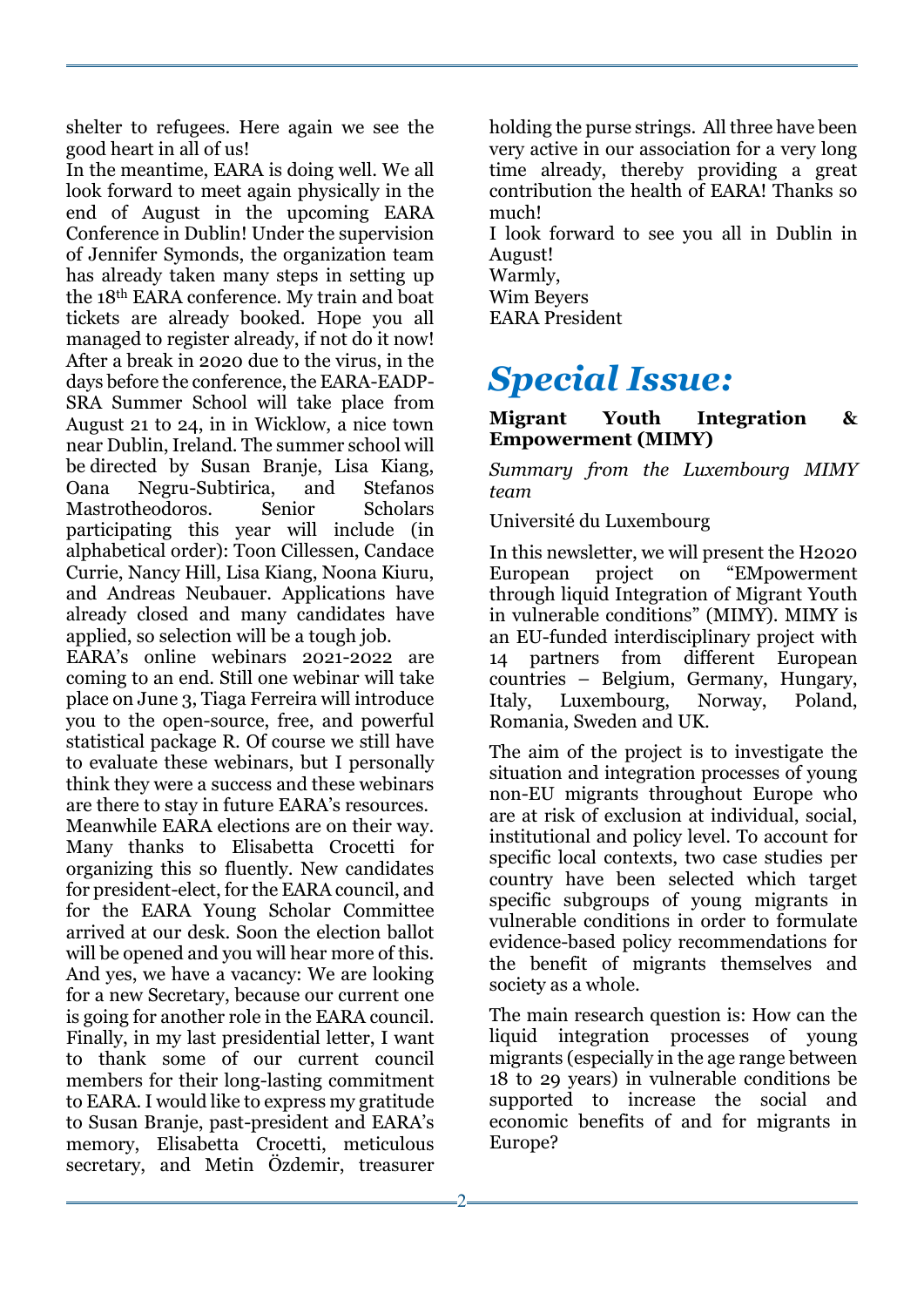The concept of liquid integration (see e.g. Skrobanek et al., 2020) is adopted here in order to reflect the dynamic nature of integration as a life-long open-ended process of change and adaptation. In this perspective, integration refers to an individual adjustment to changes over the whole lifespan that depends on temporal stability, order and change of institutional and structural constraints. This perspective provides a broader view compared to common approaches to integration which are often based on the assumption that the integration process can be characterized by a certain end point where persons or groups will be integrated into an existing social body. In fact, migrants adapt to a new living context while facing developmental tasks within their specific life phase, and the context to which they adapt is in continuous development too.

The interdisciplinary and multi-level perspective of MIMY allows to:

• Analyse the social and economic effects of successful or failed integration of young migrants through qualitative and quantitative data within the EU and the nine case study countries;

• Investigate social, economic and cultural integration processes of migrant youth in vulnerable conditions and the role of institutions in enabling or constraining liquid integration;

Examine factors that can foster or hinder the integration processes of young migrants within the host community;

• Investigate how diverse social actors and institutions can help to strengthen resilience and resistance strategies of young migrants and empower them to become active in their host society;

Capture the interdisciplinary synergies within the consortium and provide detailed insights into liquid integration processes from a trans-disciplinary perspective;

• Develop a handbook on good practices to improve integration policies

providing evidence-based recommendations for stakeholders and policymakers.

MIMY adopts a mixed-methods approach which combines secondary quantitative data analysis with qualitative empirical data, focusing on different levels – from macro level EU migration policies, meso level regional economic and social systems to micro level individual practices.

It should also be highlighted here that MIMY applies innovative participatory methodologies to approach young migrants in vulnerable conditions, whereby there is a strong focus on youth empowerment (Skrobanek et al., 2021).

Figure 1 gives a summary of the complex conceptual, analytical and methodological framework of MIMY:

Figure 1. *MIMY framework*



In the following paragraphs, we will summarize some first selected findings from public reports of the MIMY project to different levels of analysis. Detailed reports are available online [\(https://www.mimy](https://www.mimy-project.eu/outcomes/public-deliverables)[project.eu/outcomes/public-deliverables\)](https://www.mimy-project.eu/outcomes/public-deliverables).

The study is currently ongoing and further reports on qualitative data analysis and further research questions will follow.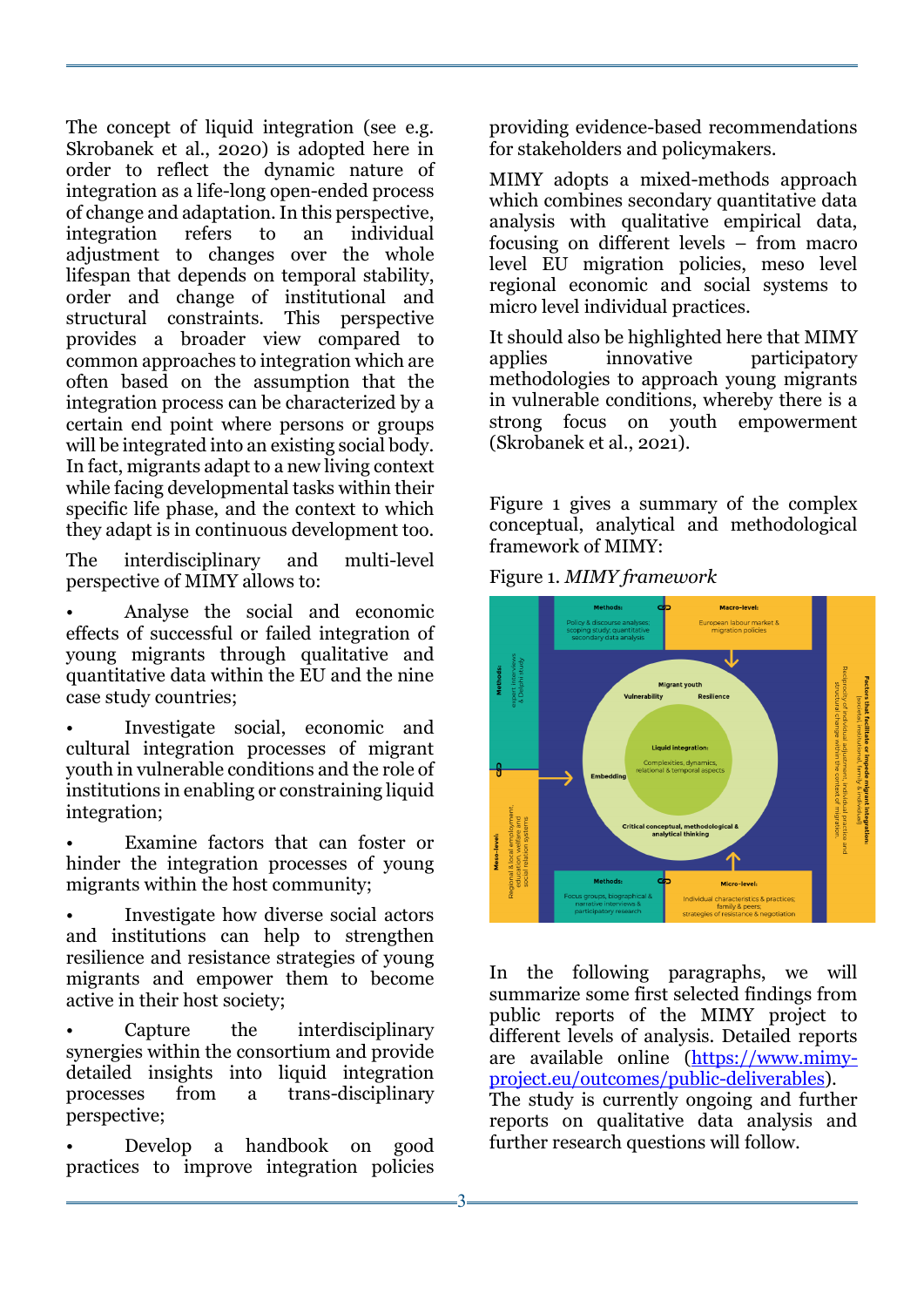### *What we know so far - Experiences of young vulnerable migrants and related policies*

A literature review regarding earlier research on experiences and resilience of young vulnerable migrants and their integration trajectories in Germany, Hungary, Italy, Luxembourg, Norway, Poland, Romania, Sweden and the United Kingdom has been carried out during the first months of the MIMY project (for the full report see Lind, 2021). In this earlier research, certain groups of migrants are considered "vulnerable", and a look at which groups are categorized as "vulnerable" in the relevant research showed that various and heterogeneous categorizations are used (on the notion of vulnerability see also Gilodi et al., 2022). Most often, asylum seekers, refugees/refugee youth or unaccompanied migrants/minors were focused on in research from the included countries, as well as to some extent third country nationals, young undocumented migrants, and young stateless migrants. Further categorizations pertaining to various vulnerable conditions in the reviewed research referred to LGBTQIA+ refugees, victims of trafficking, women migrating alone, labour migrants, education migrants, family migrants, irregular migrants, rejected asylum seekers, beneficiaries of international protection or recently arrived migrants.

When it comes to the main findings, the literature review revealed that specific "vulnerable conditions" have been focused on in earlier research and will be outlined below.

Earlier studies have clearly revealed the importance of legal status, whereby a precarious legal status has negative effects on most other areas of young migrants' "integration trajectories", but literature provides also examples of "successful integration" of different groups over time. These studies also point to the importance of considering both individual and structural factors when studying facilitators and problems regarding migrants' integration in their receiving societies over the life course.

The reviewed literature points to accommodation as a key issue for young migrants and youth in general, whereby difficulties for migrants can relate to initial accommodation centers but also to later transition to other locations in the receiving communities. Not only the physical nature of housing is important here but it turns out that also the establishment of a "sense of home" is highly relevant for the well-being of young migrants.

Language acquisition and education play a key role in research on youth integration in all countries included in the literature review, whereby a lack of access to education was generally identified as a main source of migrant vulnerability. Interestingly, as schools provide the opportunity for young people to meet peers and establish new contacts, creating separate classes for newly arrived young people to foster language learning can have negative secondary effects such as school segregation. It was also shown in the literature review that for some TCN students, for instance in Eastern Europe, poverty and discrimination could be sources of increased vulnerability.

A further key issue identified in most reviewed literature was labour market inclusion, whereby it was found that young migrants have a higher risk compared to nonmigrants to be employed below their education levels in lower paid jobs. Also, more young migrants were neither employed nor in education or training (NEET). Several studies pointed also to experiences of discrimination from different actors on the labour market that young migrants encounter.

Main migrant health issues referred to in the literature regard mental health such as PTSD and depression. Also, it is reported that access to health is made difficult by a number of reasons, whereby the resilience of young migrants who have experienced severe hardships is also a topic of literature on migrant health. Again, a precarious legal status is shown to have a negative impact on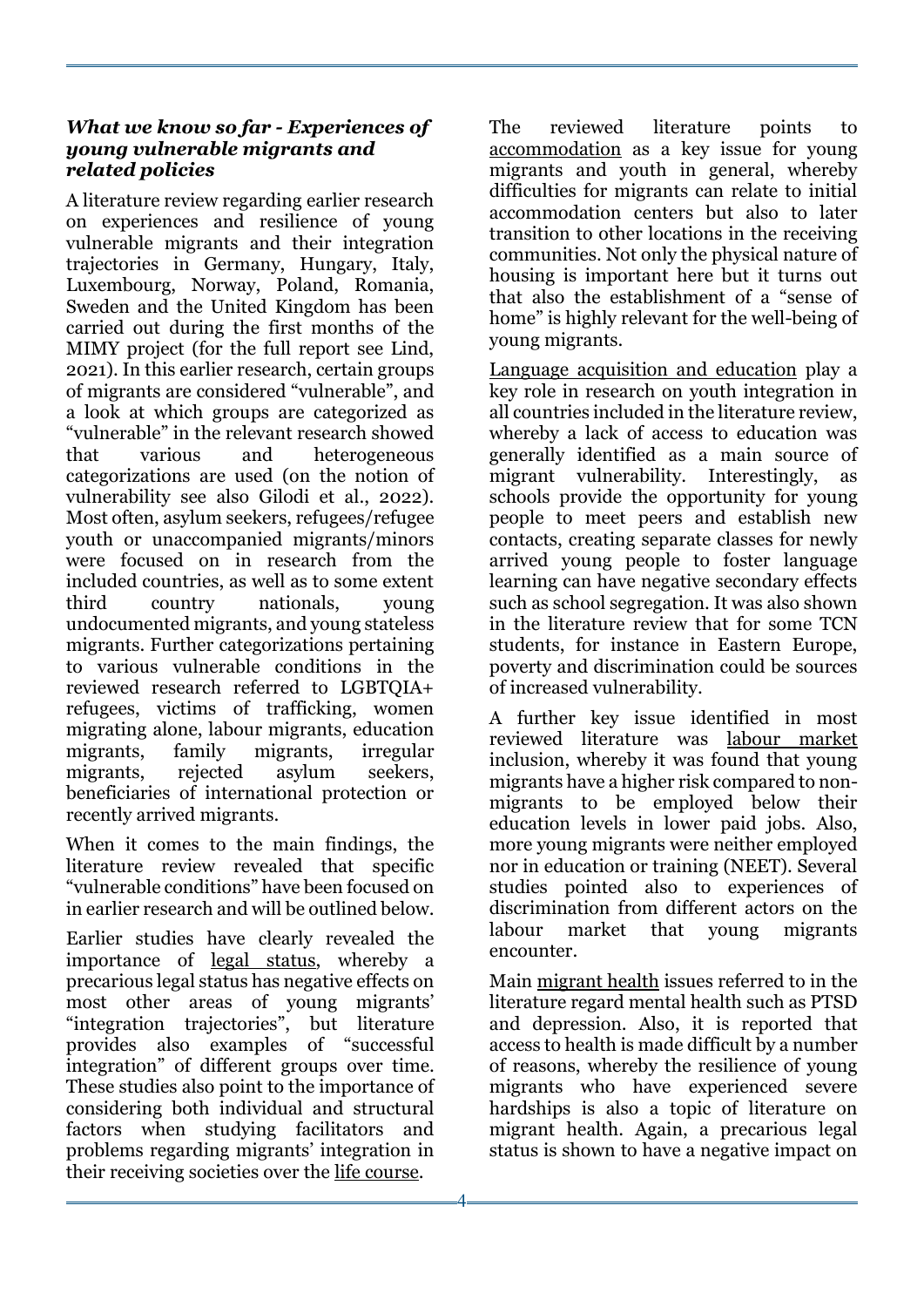mental health of young migrants across Europe.

As far as aspects of identity and intergroup contact are concerned, studies point to their importance for integration processes whereby different enablers are mentioned, such as school and leisure activities, pointing again to the importance of education in young migrants' "integration trajectories".

When it comes to support structures and local participation, especially unaccompanied minors are focused on. Here, it is important to bear in mind that the labelling as "unaccompanied minors" or "newly arrived" etc., can also bring the risk of stigmatization of young migrants in different contexts. It is shown that community involvement and activities can be sources of young migrants' well-being, whereby migrant associations can provide essential support.

The issue of human trafficking is a further key aspect pertaining to migrant vulnerability, with irregular migrants being at a particular risk of being victims of forced labour, according to the literature. Interestingly, though, representations of vulnerability in this context can also mask structural factors of inequality.

Finally, discrimination and racism are recurrent problems in young people's "integration trajectories" across Europe. Even in rather "multicultural" contexts, there can be different sources of discrimination and racism in society. Some categorizations such as "unaccompanied minors" can be related to negative representations and have detrimental effects on young migrants. These issues continue to have an impact on young migrants' everyday lives across their "integration trajectories" and throughout their life courses.

### **Macro- and micro-level indicators**

To describe characteristics and dynamics of youth migration to Europe and the socioeconomic integration of young migrants as well as the perceptions and attitudes of the local populations with regard to migrants (for the full report see Roman et al., 2020), MIMY has drawn on macro-level data from EUROSTAT and other national public sources, as well as micro-data (at individual level) from the European Social Survey. The final compiled data set covers a core period of 10 years (2010-2019) and 29 countries: EU27 (2020), Norway, and the United Kingdom. The aim of these analyses was to provide an overview of the migration processes in Europe focusing on four key dimensions of  $integration<sup>1</sup>$  of young migrants (between 18 and 29) who arrived from third, non-EU countries: (1) labour market integration, (2) education, (3) social inclusion and (4) housing conditions and health.

The analysis of macro data has shown that over 17 million immigrants from low and medium human development index (HDI) non-European countries live in the EU28 countries plus Switzerland, Iceland, and Norway, whereby most live in UK (22%), followed by France (16%), Italy (12.3%), Germany (12.1%), and Spain (10%). On the other side, Central and Eastern European countries show lower numbers with less than 1% of Third Country Nationals (TCN) in their population.

## *Key integration dimensions*

Regarding integration dimensions, the analyses of labour market indicators revealed that in spite of an increasing trend in employment and activity rates among young TCN immigrants (from 38% to 45%), rates are still below non-immigrant youth. Also, TCN immigrants were found to be confronted with less stable and more precarious forms of employment (part time and temporary employment) or unemployment. TCN immigrant youth encounter also more

 $\overline{a}$ 

<sup>&</sup>lt;sup>1</sup> along the dimensions of the Zaragoza declaration, see [https://ec.europa.eu/migrant-integration/library-](https://ec.europa.eu/migrant-integration/library-document/declaration-european-ministerial-conference-integration-zaragoza-15-16-april-2010_en)

[document/declaration-european-ministerial-conference](https://ec.europa.eu/migrant-integration/library-document/declaration-european-ministerial-conference-integration-zaragoza-15-16-april-2010_en)[integration-zaragoza-15-16-april-2010\\_en](https://ec.europa.eu/migrant-integration/library-document/declaration-european-ministerial-conference-integration-zaragoza-15-16-april-2010_en)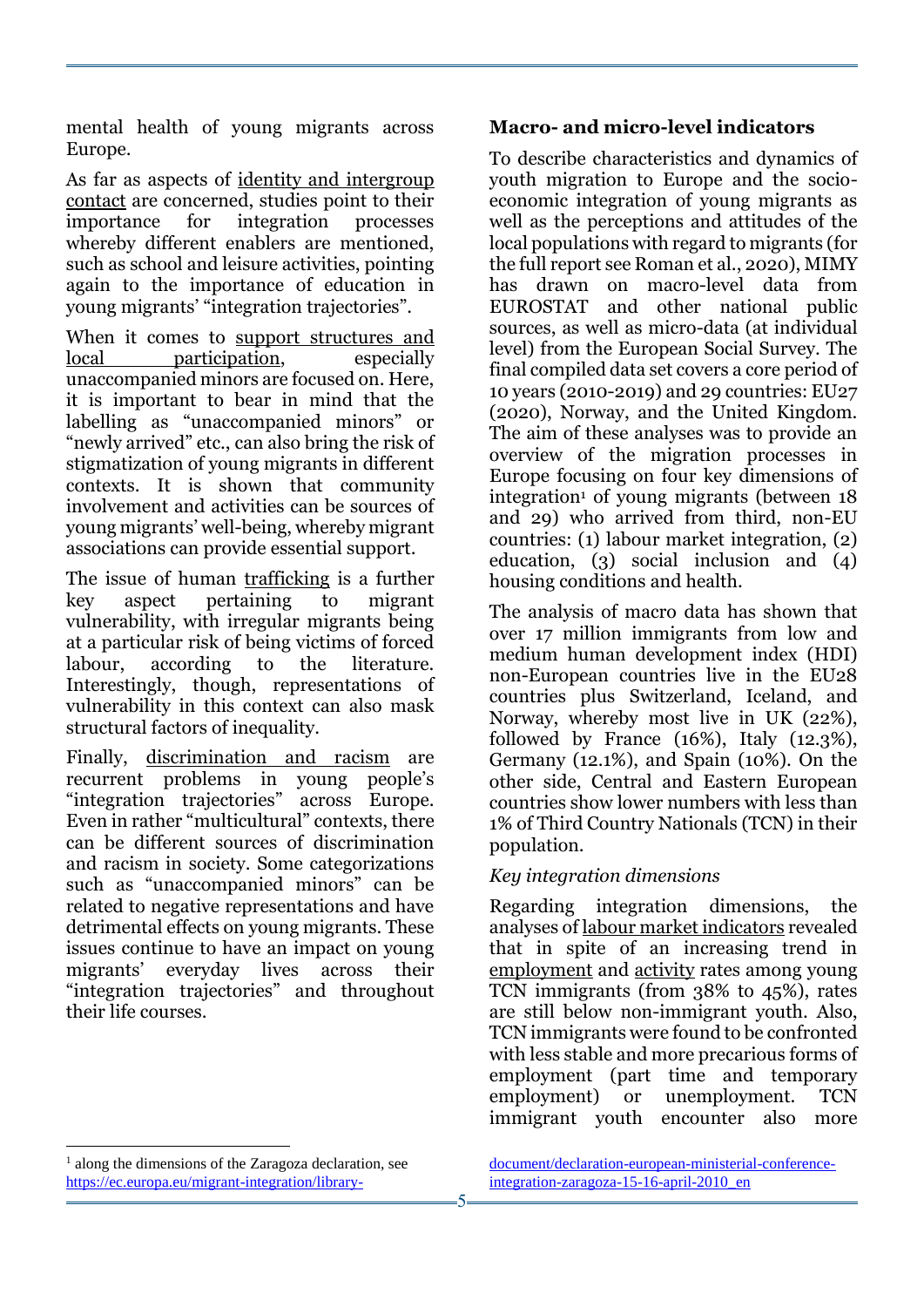difficulties with regard to education compared to their native peers, as compared to natives, they are twice as in this age group (18-24) to leave education early, before reaching secondary diploma, and they are also exposed to a higher poverty risk. Interestingly, differences between countries were found indicating that in some countries TCN immigrants might profit less from social policy measures than their native peers.

As the micro data show, low income and housing conditions which are worse for TCN migrants compared to EU-migrants are main vulnerability factors. Also, it has been shown that youth vulnerability can be onedimensional (migrants being affected by only one of the four aforementioned dimensions of integration) or multi-dimensional (being affected by difficulties in more than one dimension of integration).

## *Attitudes toward migrants*

As far as the receiving societies' attitudes and perceptions regarding migrants are concerned, a clear East-West gradient was found, although also among Western and Eastern countries variability exists. In some Western European countries like Germany, Norway and Sweden, only a small share of the population seems to hold that TCN immigrants should not settle in their countries, whereas in others a larger minority (10-21%) was of this opinion. Whereas in some Eastern European countries such as Hungary, Czechia and Slovakia the receiving population seemed most unwelcoming, countries like Poland and Lithuania as well as ex-Yugoslav countries (Croatia, Slovenia, Serbia and Montenegro) are significantly more open to immigrants.

Although large differences among European countries were found regarding the dimensions and trends of the flows of migrants in vulnerable conditions, in all of the European countries there are indicators that suggest a lack of integration on one or several dimensions, as confirmed by both micro and macro analysis (37% of young migrants face the risk of vulnerability in one

of the four dimensions and 21% face vulnerable conditions along more dimensions of social integration).

### **References**

Gilodi, A., Albert, I., & Nienaber, B. (2022). Vulnerability in the context of migration: A critical overview and a new conceptual model. *Human Arenas*, *online first*. [https://doi.org/10.1007/s42087-022-](https://doi.org/10.1007/s42087-022-00288-5) [00288-5](https://doi.org/10.1007/s42087-022-00288-5)

Lind, J. (2021). *MIMY Public report on Literature review: Young vulnerable migrants*. Malmö (Sweden): Malmö University.

Roman, M., Messing, V., Cimpoeru, S., Manafi, I., & Ságvári, B., (2020). *MIMY Public report on describing and comparing the dimension, characteristics and dynamics of youth migrants in European countries*. Bucharest (Romania): Bucharest University of Economic Studies.

Skrobanek, J., in collaboration with Jobst, S., Grabowska, I., & Ryan, L. (2020). *MIMY internal working paper on the concept of "liquid integration" regarding vulnerable migrant youth adjustment*. Bergen (Norway): University of Bergen, Department of Sociology.

Skrobanek, J., Dyer Ånesen, R., & Jensen, J. in collaboration with Blachnicka-Ciacek, D. &

Trąbka, A. (2021). *Report on action research methodology and innovation in youth related migration and integration research with focus on vulnerability and resilience*. Bergen (Norway): University of Bergen, Department of Sociology.

## **Project Identity**

Project name: EMpowerment through liquid Integration of Migrant Youth in vulnerable conditions

## (MIMY)

Coordinator: Assoc. Prof. Dr. Birte Nienaber, Université du Luxembourg, Luxembourg,

[birte.nienaber@uni.lu](mailto:birte.nienaber@uni.lu)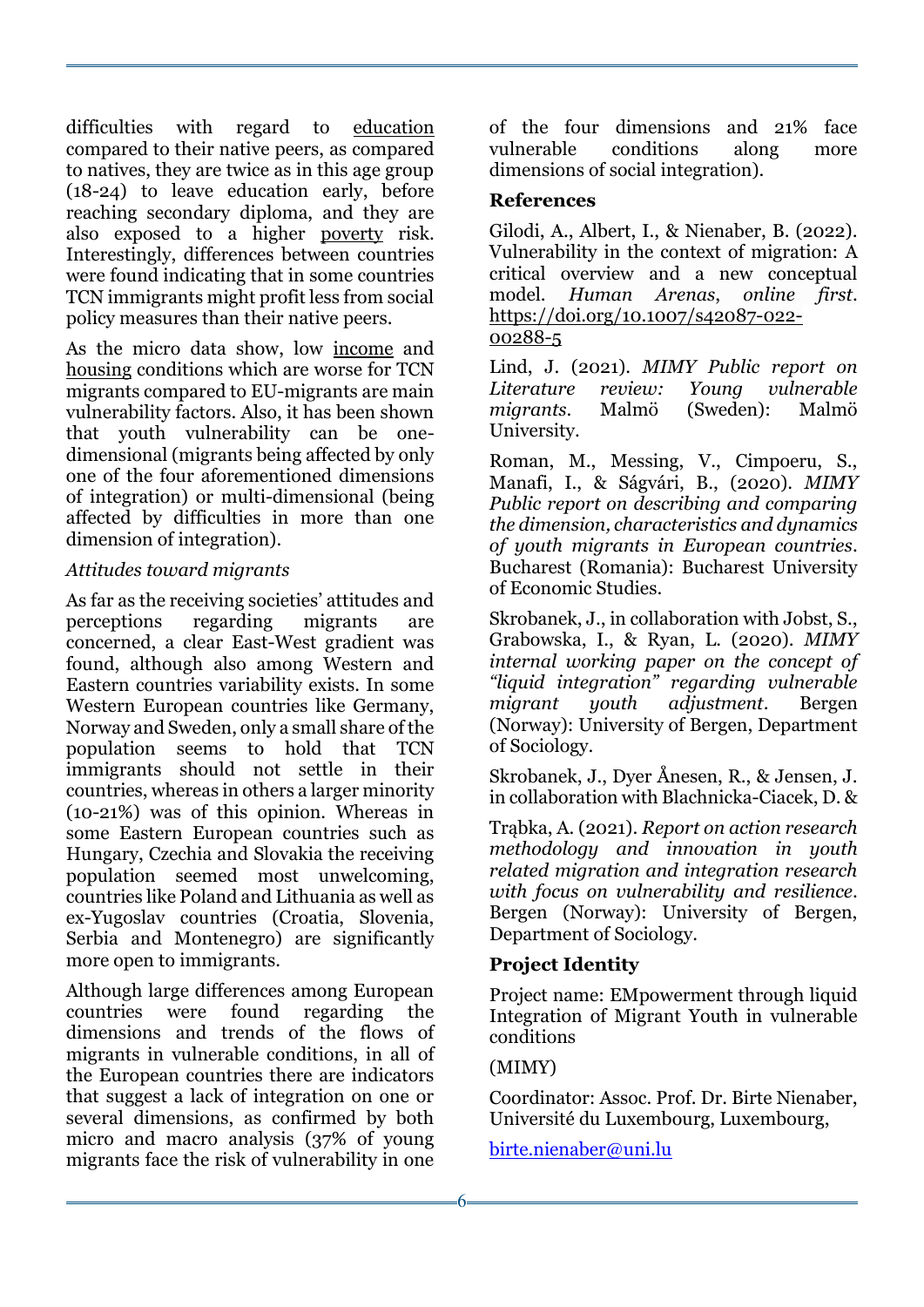## **Consortium**

Université du Luxembourg (Luxembourg)

Institut für Landes- und Stadtentwicklungsforschung gGMBH (Germany)

Hochschule für Angewandte Wissenschaft und Kunst

Hildesheim/Holzminden/Goettingen (Germany)

Universitet i Bergen (Norway)

Academia de Studii Economice din Bucuresti (Romania)

Malmö Universitet (Sweden)

Università Cattolica del Sacro Cuore (Italy)

The University of Sheffield (United Kingdom)

Közép Európai Egyetem (Hungary)

SWPS Uniwersytet Humanistycznospołeczny (Poland)

EURICE - European Research and Project Office GmbH (Germany)

Europese Confederatie van Organisaties voor Jeugdcentra (Belgium)

London Metropolitan University (United Kingdom)

Kozminski University (Akademia Leona Koźmińskiego) (Poland)

Duration February 2020 – January 2023 (36 months)

Website [http://www.mimy-project.eu](http://www.mimy-project.eu/)

MIMY Blog: [https://www.mimy](https://www.mimy-project.eu/mimy-youth-blog)[project.eu/mimy-youth-blog](https://www.mimy-project.eu/mimy-youth-blog)

# *Updates from EARA Young Scholars*

*Submitted by Susanne Schulz (Utrecht University)*

Dear EARA members,

We would like to update you on the EARA Young Scholars, the network for all EARA students and early career researchers.

## **Looking forward to EARA 2022**

After four long years, we are beyond excited to finally meet again in person! Together with the brilliant young scholars from the EARA 2022 conference committee, we are planning several exciting activities directed at young scholars.

With special thanks to the input of our EARA young scholars and national representatives, we organized five pre-conference workshops. Do you want to polish your academic and grant writing skills, acquire statistical knowledge about longitudinal models, learn how to conduct qualitative research, how to conduct a meta-analysis, or get insights into recruiting diverse samples? Then sign up for one of our pre-conference workshops!

During the conference, there will be more intriguing events for young scholars: We will host a Meet-the-Editor session with editors of relevant, highly competitive journals in the field of adolescent research who will uncover hidden tips and tricks for publishing your research. We further invite you to an inspiring networking evening to kick off the conference by connecting with other young scholars through mutual (research) interest and ideas. Of course, there will also be the EARA Young Scholars Poster Award, so make sure to submit your posters in time. And last but not least, don't forget to come together for our famous young scholars' dinner and social activity… We won't reveal too much, but we hope you enjoy scavenger hunts.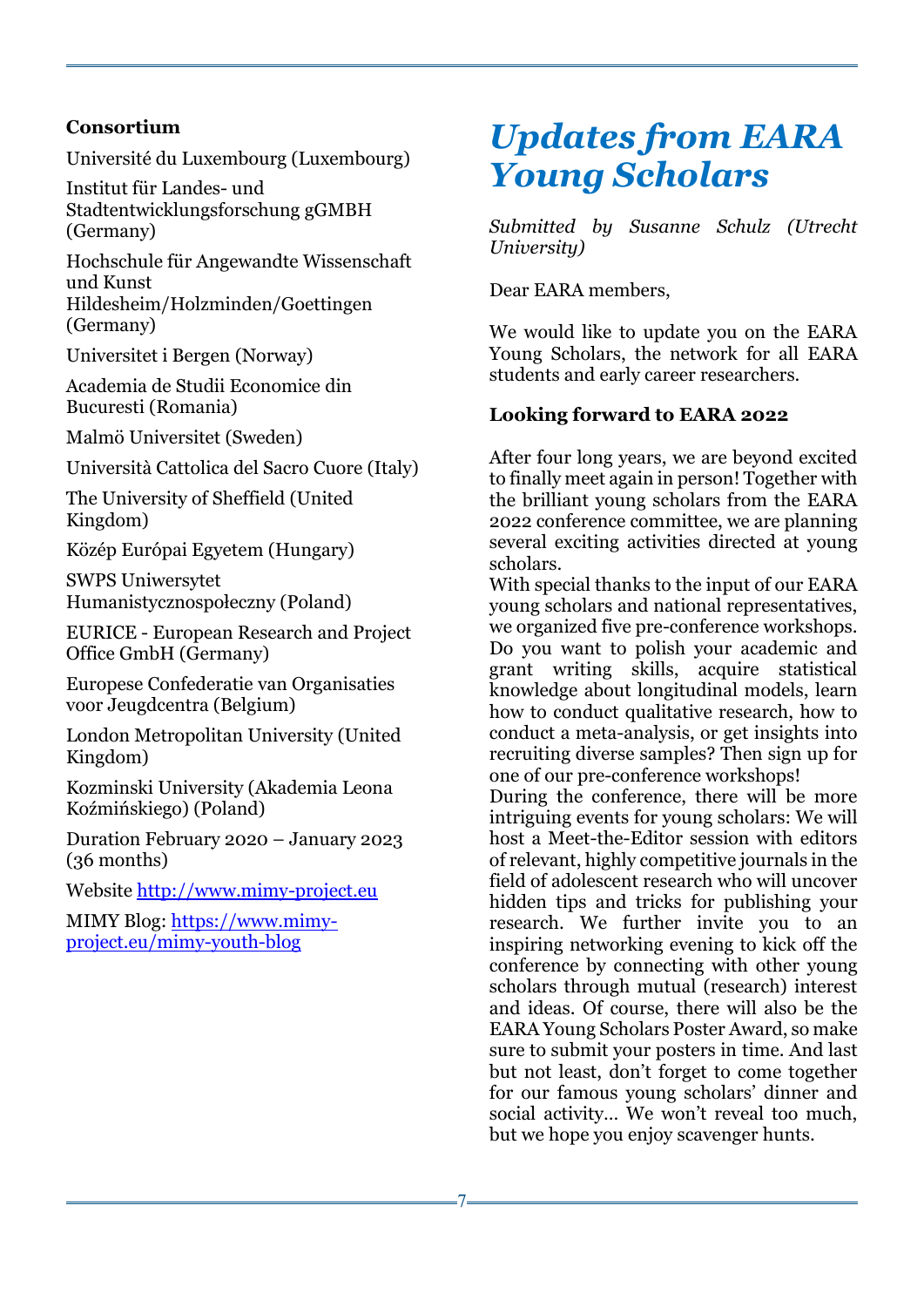#### **Committee news**

We also have some committee news to share: Our social media expert and woman behind the spotlight Flore Geukens has left the Young Scholars committee. We would like to take this opportunity to thank Flore for all of her work in strengthening our wonderful network of young scholars. All the best for the future, Flore! Furthermore, we are very happy to that Anna-Maria Mayer will be helping out in our committee. Welcome and thank you, Anna!

## **Stay updated!**

The monthly spotlights on recent work of EARA's young scholars together with interesting announcements, such as open vacancies, conference calls, and upcoming summer schools, are posted on our [Facebook](https://www.facebook.com/earayoungscholars/)  [page](https://www.facebook.com/earayoungscholars/) (@earayoungscholars) and [Twitter page](https://twitter.com/EaraYoung) (@EaraYoung). So, follow us and stay updated!

Your EARA Young Scholars committee,

Susanne Schulz, Savaş Karataş, and Daráine Murphy

## *EARA Announcement*

### **THE 2022 EARA-EADP-SRA SUMMER SCHOOL**

Preparations for the 2022 EARA-EADP-SRA summer school are well underway! We found 6 renowned researchers of different topics of adolescent development willing to participate in the school. Their names are (in alphabetical order): Toon Cillessen, Candace Currie, Nancy Hill, Lisa Kiang, Noona Kiuru and Andreas Neubauer. Also, last month the different selection committees of the three organizations each selected 8 PhD students

from around the globe to participate in the summer school. In total 24 PhD students out of 60 applicants were selected based on their academic records, research experience, letters of recommendation, and overall evidence of scientific aptitude and competence.

Thanks to the EARA2022 conferences, we found a great location for the summer school: the site for the school will be in the Glenview hotel in Wicklow, a nice town nearby Dublin, Ireland. The summer school will take place directly before the conference so that participants can join the conference afterwards.

The summer school includes preparatory readings and four intensive days of research training. The training includes exposure to innovative and creative research, as well as workshops focusing on professional skills. The participating PhD students will also present and get feedback on their PhD studies. The summer school is organized by Susan Branje, Lisa Kiang, Oana Negru-Subtirica, Stefanos Mastrotheodoros and Muge Artar.

## **Covid-19 Adolescent Developmental Dataverse Spread the Word on the Virus**

The scientific response to COVID-19 ushered in collaborative structures, teams, and tools designed to increase the breadth, efficiency, and speed of progress. In this same vein, the SRA COVID-19 Response Team, announces our latest initiative targeting scholars who have or are looking for data pertaining to the impact of the COVID-19 pandemic on adolescent development writ large. The COVID-19 Adolescent Development Dataverse (CADD) is a data opportunity repository in which scientists can advertise or deposit their data as well as search for opportunities to connect and collaborate with other scholars who share their interests.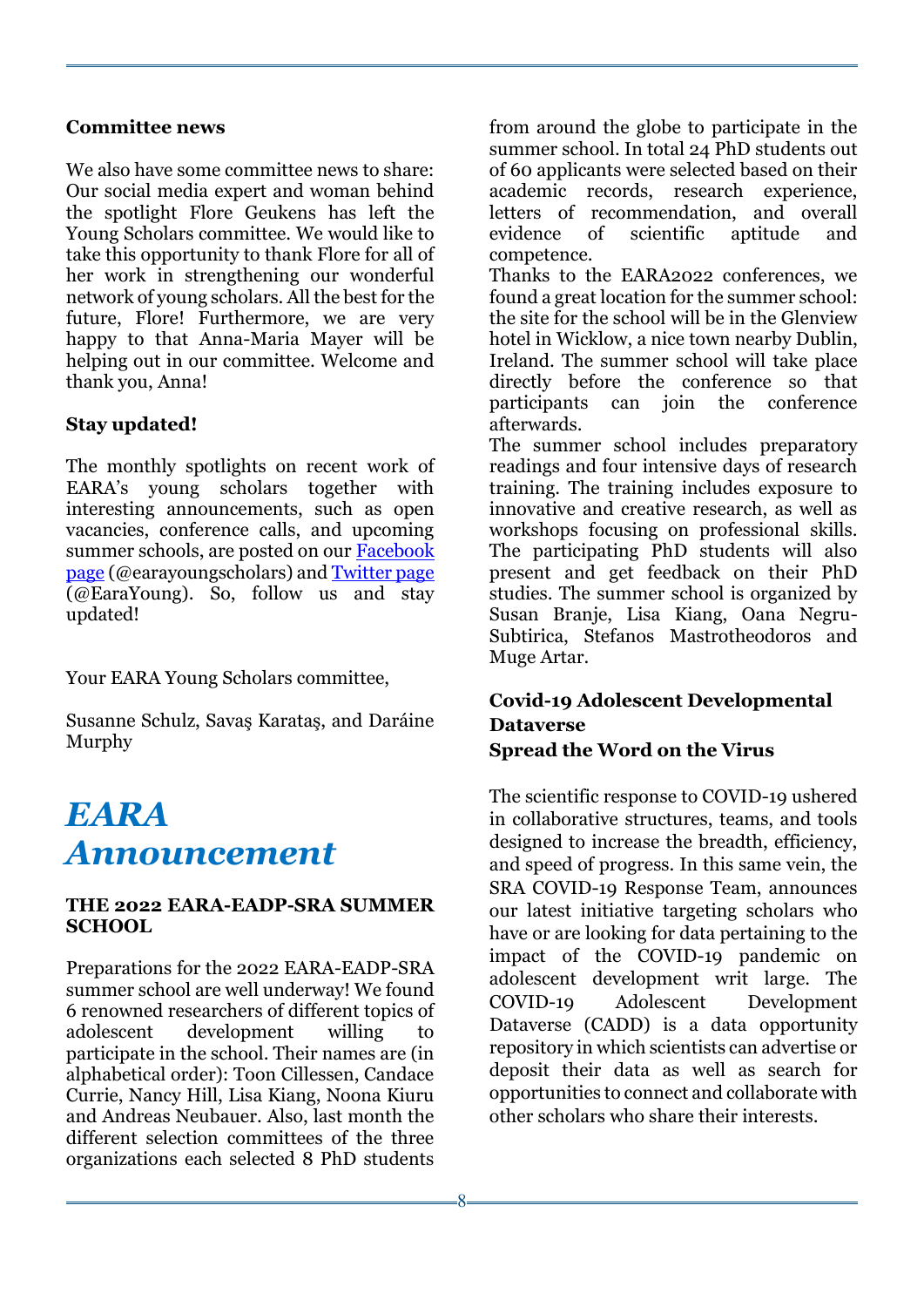**Do you have data on COVID-19 and adolescent development?** We encourage you to upload a description of your data so others can contact you about collaborations. You are not obligated to deposit any data directory nor are you obligated to agree to any inquiries for collaboration. The more scientists who upload data opportunities in CADD, the more likely we are to engender cross-lab as well as cross-national collaborations. If you have already deposited your data in another depository, you may also list that opportunity in CADD (and include the doi listing associated with your original data depository.) A video and tools to support creating your data opportunity entry are posted on our website: [http://www.fjcolab.org/cadd.](http://clicks.memberclicks-mail.net/ls/click?upn=GaOISj6WWRTmiub7e7qeoxoXlXIQAaB27IqgE1CPz73-2FdnljpmmVC10fo15miAsB-2BBonZuSnuy5oltcHswNxJ-2BGxPsvUjBq63m1mhfM9yF5dfC3uczE9SUqbahxxysOzOGQQ_G6E9doLgyn8uJHiIZBqlsaM3-2FbPN-2BjJV8PvcJbcaz05RcVVNlieVbRKI5cOUvdbcrmCRrQRptvLOQ2AoqeWwgtdTaM0f8eXyuU0gSte4xzeb9O0U4sWgGQXnPeGd4gjj6x0w0q1wZ9Ocj0AWlEfIcyMJHXHYSOVyCv8f2b3U345KloYMX6EqfYFU1pao7xnV0KHZE2joCti4q5aO-2Ff51kp9sPGMV98eQw-2FvnnnsKR0JEp63upRyA5mP3a0eVnQhD7F7Bg0Dgpygh37esmc7OdaRoDE03dKlc30wZKxEafQxczNK0O7xlDjz2CdpRwZk8)

**Are you looking for data on COVID-19 and adolescent development?** We plan to be the place to look for collaborations, though we first need to encourage scholars to list their data opportunities. If you want to be sure to keep abreast of developments with CADD, please join our listserv by sending an email to: sracovid-subscribe@ficolab.org. For more details or to get started in listing

your data opportunity, visit our website at [http://www.fjcolab.org/cadd.](http://clicks.memberclicks-mail.net/ls/click?upn=GaOISj6WWRTmiub7e7qeoxoXlXIQAaB27IqgE1CPz73-2FdnljpmmVC10fo15miAsB-2BBonZuSnuy5oltcHswNxJ-2BGxPsvUjBq63m1mhfM9yF5dfC3uczE9SUqbahxxysOzUGWb_G6E9doLgyn8uJHiIZBqlsaM3-2FbPN-2BjJV8PvcJbcaz05RcVVNlieVbRKI5cOUvdbcrmCRrQRptvLOQ2AoqeWwgtdTaM0f8eXyuU0gSte4xzeb9O0U4sWgGQXnPeGd4gjj6x0w0q1wZ9Ocj0AWlEfIcyMJHXHYSOVyCv8f2b3U347X2SRrjI8hF9ifyhXipYByAAMT6tTFIQfqXJ5xaTAFAK3Qm3bA8sVc8ktZEncGG4xXLyFB-2BjSWmu184CLU2VTy-2F3xSK7tYCs5hUJqoEb53uWnaJsOLn5-2Bik5ebYDey7Hs1z-2F0ZuwFT95kGOk-2BEJREA) (Sponsored by the Templeton Foundation, the Society for Research on Adolescence and the Family Journeys Co-Lab).

# *Benefits of EARA membership*

With the EARA conference in Dublin approaching, we would like to point to the benefits of an EARA membership for those whose membership may have (recently) expired. EARA offers many advantages for researchers in the domain of adolescent development, such as

- Reduced fees for the Association's Biennial Meetings: [https://www.eara2022.com](https://www.eara2022.com/)

- Possibility to nominate your colleagues or being nominated for the EARA prestigious awards

- Possibility to run for EARA elections of the Council and Young scholars committee

- Possibility to apply for EARA special issues published in the Journal of Adolescence

- Possibility to apply for EARA summer schools and training opportunities for young scholars, such as the EARA webinars [\(https://www.earaonline.org/resources/web](https://www.earaonline.org/resources/webinars/) [inars/\)](https://www.earaonline.org/resources/webinars/)

- Free Newsletter twice a year

- Up-to-date information on congresses, research, and grant opportunities via the mailing list

- Free electronic Membership Directory

- 20% discount on the volumes in the Studies in Adolescent Development (SIAD) book series (published by Psychology Press)

- An active network of young scholars in research on adolescence [\(https://www.earaonline.org/young](https://www.earaonline.org/young-scholars/about/)[scholars/about/\)](https://www.earaonline.org/young-scholars/about/)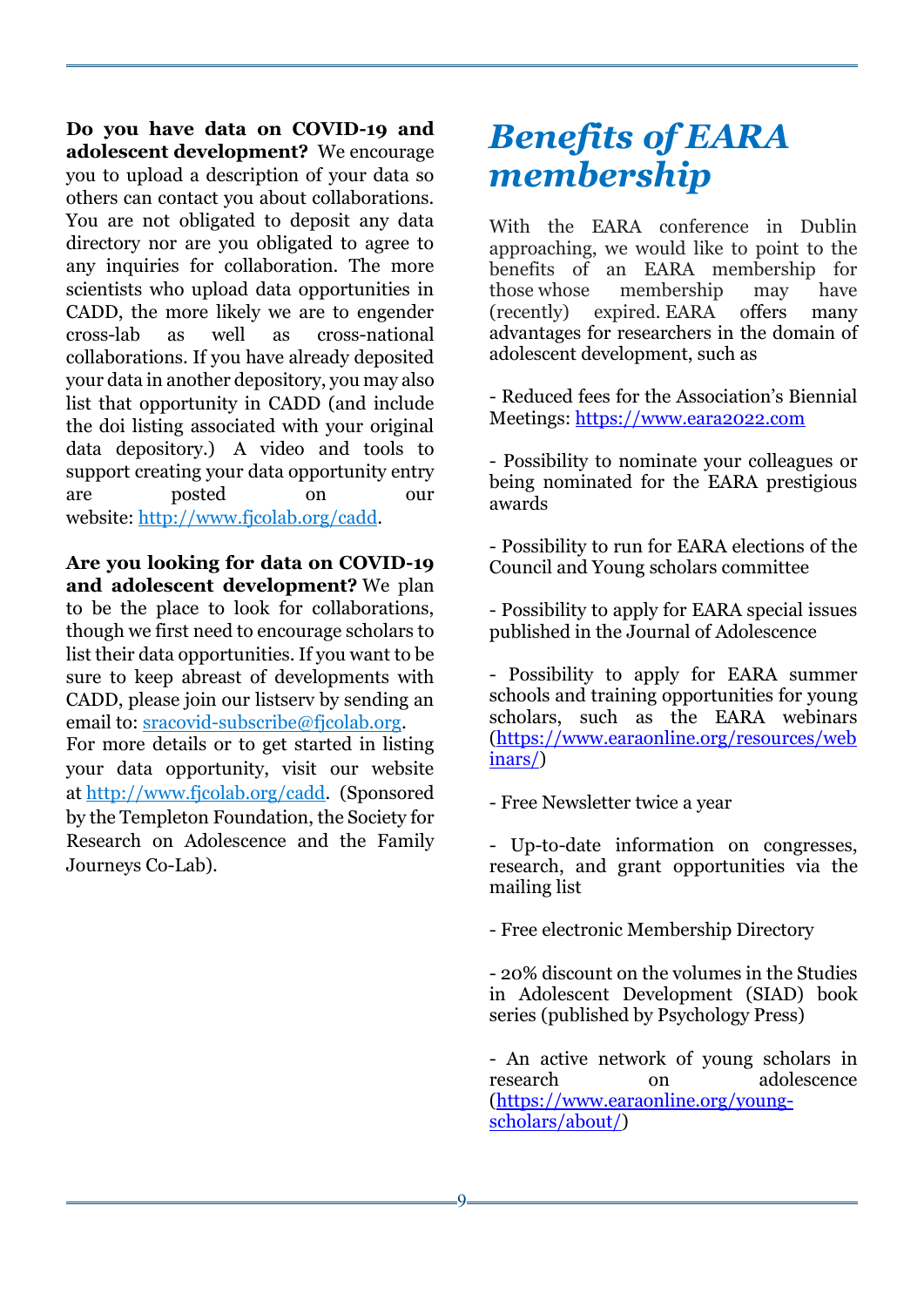More detailed information on how to renew your membership or join EARA can be found here:

[https://www.earaonline.org/membership/jo](https://www.earaonline.org/membership/joinrenew/) [inrenew/.](https://www.earaonline.org/membership/joinrenew/) In case of further questions, please contact Katharina Eckstein (membership secretary) – [katharina.eckstein@uni-jena.de](mailto:katharina.eckstein@uni-jena.de)

-------------------------------------------------

Dr. Katharina Eckstein

Friedrich Schiller University Jena Institute of Psychology Department of Educational Psychology Humboldtstr. 27 07743 Jena, Germany

Phone: +49 (0)3641 945 244 +49 (0)3641 945 101

## *EARA Publications*

Ahn, J. S., Plamondon, A., & Ratelle, C. F. (2022). Different ways to support and thwart autonomy: Parenting profiles and adolescents' career decisionmaking. *Journal of Family Psychology.* Advance online publication. [https://doi.org/10.1037/fam00](https://psycnet.apa.org/doi/10.1037/fam0000982) [00982](https://psycnet.apa.org/doi/10.1037/fam0000982)

Balaguer, A. Benítez, E., de la Fuente, J., Osorio, A. (2022). Structural Empirical Model of Personal Positive Youth Development, Parenting and School Climate. *Psychology in the Schools*, *59*(3), 451-470.<http://doi.org/10.1002/pits.22620>

Belintxon, M., Calatrava, M., Osorio, A., Balaguer, A., Vidaurreta, M. (2022). Internal developmental assets and substance use among Hispanic adolescents. A crosssectional study. *Journal of Advanced Nursing*, Early View: <https://doi.org/10.1111/jan.15100>

Bernasco, E., Nelemans, S., Van der Graaff, J., & Branje, S. (2021). Friend support and internalizing symptoms in early adolescence

during COVID-19. *Journal of Research on Adolescence, 31,* 692-702*.* <http://dx.doi.org/10.1111/jora.12662>

Bernasco, E., Van der Graaff, J., Meeus, W., & Branje, S. (2022). Peer Victimization, Internalizing Problems, and the Buffering Role of Friendship Quality: Disaggregating Between- and Within-Person Associations. *Journal of Youth and Adolescence, 10.1007/s10964-022-01619-z*

Blankenstein, N. E., de Rooij, M., van Ginkel, J., Wilderjans, T. F., de Ruigh, E. L., Oldenhof, H. C., Zijlmans, J., Jambroes, T., Platje, E., de Vries-Bouw, M., Branje, S., Meeus, W. H. J., Vermeiren, R., Popma, A., Jansen, L. M. C. (2021). Neurobiological correlates of antisocial behavior across adolescence and young adulthood: A multisample, multi-method study. *Psychological Medicine* doi: 10.1017/S0033291721003457

Bonapersona, V., Born, F. J., Bakvis, P., Branje, S., Elzinga, B., Evers, A. E., van Eysden M., Fernandez, G., Habets, P. C., Hartman, C. J., Hermans, E. J., Meeus, W., van Middendorp, H., Nelemans, S., Oei, N. Y., Oldehinkel, A. J., Roelofs, K., de Rooij, S. R., Smeets, T., Tollenaar, M. S., Joëls, M., & Vinkers, C. H. (2022). The STRESS-NL database: A resource for human acute stress studies across the Netherlands. *Psychneuroendocrinology,* 141, [105735]. [https://doi.org/10.1016/j.psyneuen.2022.10](https://doi.org/10.1016/j.psyneuen.2022.105735) [5735](https://doi.org/10.1016/j.psyneuen.2022.105735)

Boursier, V., Gioia, F., Musetti, A., & Schimmenti, A. (2022). COVID-19-related fears, stress and depression in adolescents: The role of loneliness and relational closeness to online friends. *Journal of Human Behavior in the Social Environment*. [https://doi.org/10.1080/10911359.2022.20](https://doi.org/10.1080/10911359.2022.2059605) [59605](https://doi.org/10.1080/10911359.2022.2059605)

Branje, S. (2022). Adolescent Identity Development in Context. *Current Opinion in Psychology, 45,* 101286.

[https://doi.org/10.1016/j.copsyc.2021.11.00](https://doi.org/10.1016/j.copsyc.2021.11.006) [6](https://doi.org/10.1016/j.copsyc.2021.11.006)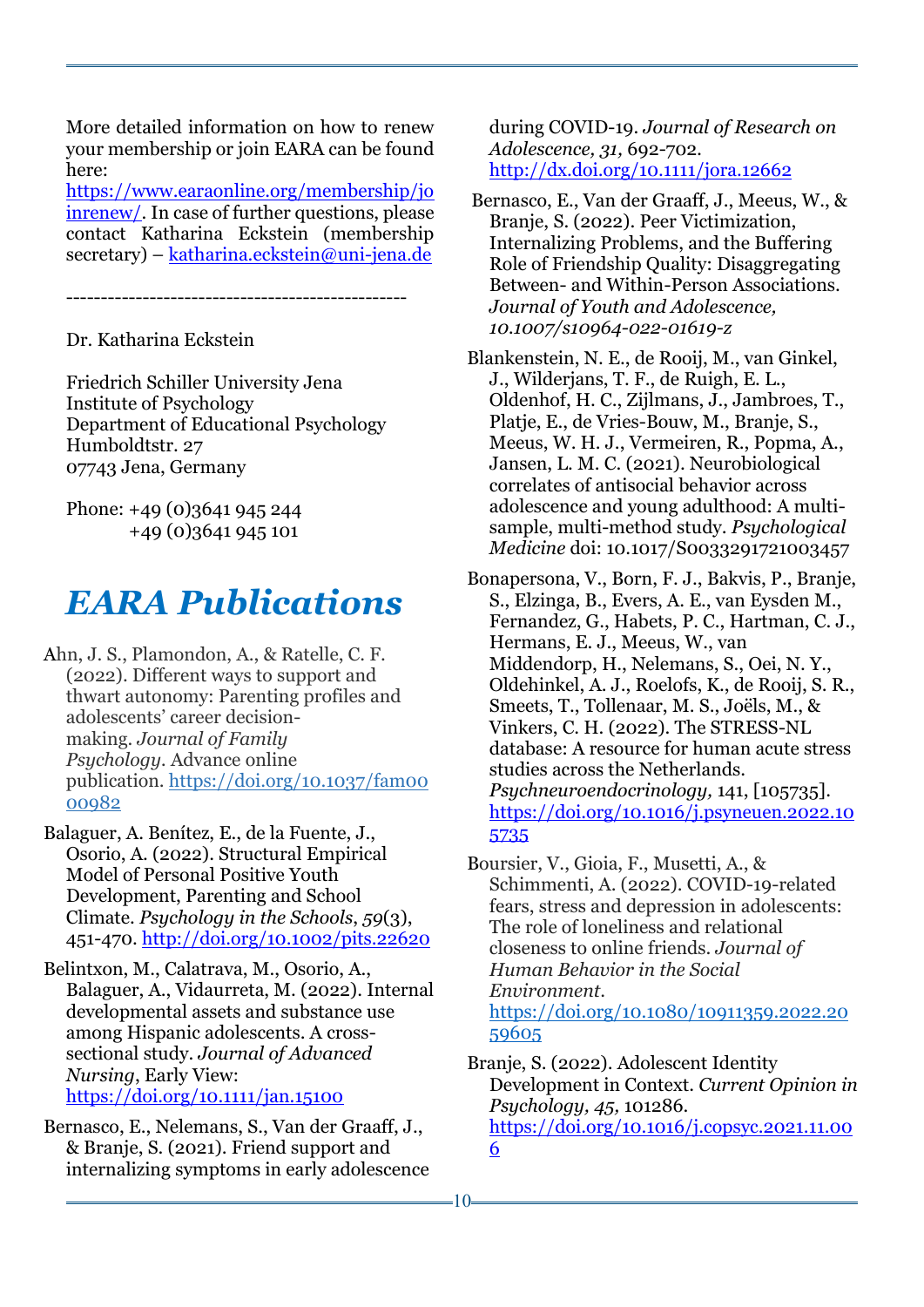Branje, S., De Moor, E. M., Spitzer, J. & Becht, A. I. (2021). Dynamics of Identity Development in Adolescence: A Decade in Review. *Journal of Research on Adolescence, 31(4)*, 908-927. <https://doi.org/10.1111/jora.12678>

Branje, S. & Morris, A. S. (2021). Introduction to the Special Issue: The Impact of the COVID-19 Pandemic on Adolescent Emotional, Social and Academic Adjustment. *Journal of Research on Adolescence, 31,* 486-499*.* <http://dx.doi.org/10.1111/jora.12668>*.*

Bussemakers, C., Kraaykamp, G., Schoon, I., & Tolsma, J. (2021). [Household dysfunction](https://iris.ucl.ac.uk/iris/publication/1892923/7)  [and child development: Do financial](https://iris.ucl.ac.uk/iris/publication/1892923/7)  [resources matter?.](https://iris.ucl.ac.uk/iris/publication/1892923/7) *Advances in Life Course Research*. doi:10.1016/j.alcr.2021.100447

Byrne, M., Dick, S., Ryan, L., Dockray, S., Davoren, M., Heavin, C., ... & Vasiliou, V. (2022). The Drug Use in Higher Education in Ireland (DUHEI) Survey 2021: Main Findings.

Calatrava, M., Beltramo, C., Osorio, A., Rodríguez-González, M., de Irala, J., Lopezdel Burgo, C. (2021). Religiosity and Sexual Initiation Among Hispanic Adolescents: The Role of Sexual Attitudes. *Frontiers in Psychology*, *12*(715032). <https://doi.org/10.3389/fpsyg.2021.715032>

Carrizales, A., Branje, S., & Lannegrand, L. (2021). Disentangling Between- and Withinperson Associations between Empathy and Prosocial Behaviour during Early Adolescence. *Journal of Adolescence, 93, 1*14-125. [https://doi.org/10.1016/j.adolescence.2021.](https://doi.org/10.1016/j.adolescence.2021.10.006) [10.006](https://doi.org/10.1016/j.adolescence.2021.10.006)

Christiaens, A. H.T., Nelemans, S. A., De Moor, E. L., Erentaitė, R., Vosylis, R., & Branje, S. (2022). Psychometric qualities of the Educational Identity Processes Scale (EIPS). *Frontiers in Psychology: Quantitative Psychology and Measurement, 861220*  <https://doi.org/10.3389/fpsyg.2022.861220>

Christiaens, A. H. T., Nelemans, S., Meeus, W., & Branje, S. (2021). Identity Development

Across the Transition from Secondary to Tertiary Education: A 9-wave Longitudinal Study. *Journal of Adolescence, [93](https://www-sciencedirect-com.proxy.library.uu.nl/journal/journal-of-adolescence/vol/93/suppl/C)*, 245-256. [https://doi.org/10.1016/j.adolescence.2021.](https://doi-org.proxy.library.uu.nl/10.1016/j.adolescence.2021.03.007) [03.007](https://doi-org.proxy.library.uu.nl/10.1016/j.adolescence.2021.03.007)

De la Rosa, P., Calatrava, M., Osorio, A., de Irala, J. (2022). Social features in internetbased programs to prevent alcohol consumption among adolescents: A scoping review. *Health Promotion International*, Online ahead of print: <https://doi.org/10.1093/heapro/daab196>

DeLuca, J. S., Akouri-Shan, L., Jay, S. Y., Redman, S. L., Petti, E., Lucksted, A., ... & Schiffman, J. (2021). Predictors of internalized mental health stigma in a helpseeking sample of youth: The roles of psychosis-spectrum symptoms and family functioning. *Journal of Abnormal Psychology*, *130*(6), 587-593.

DeLuca, J. S., Novacek, D. M., Adery, L. H., Herrera, S. N., Landa, Y., Corcoran, C. M., & Walker, E. F. (2022). Equity in Mental Health Services for Youth at Clinical High Risk for Psychosis: Considering Marginalized Identities and Stressors. *Evidence-Based Practice in Child and Adolescent Mental Health*, 1-22.

DeLuca, J. S., Rakhshan Rouhakhtar, P., Klaunig, M. J., Akouri-Shan, L., Jay, S. Y., Todd, T. L., ... & Schiffman, J. (2022). Psychosis-like experiences and resilience: A systematic and critical review of the literature. *Psychological Services*. Advance online publication.

DeLuca, J. S., Tang, J., Zoubaa, S., Dial, B., & Yanos, P. T. (2021). Reducing stigma in high school students: A cluster randomized controlled trial of the National Alliance on Mental Illness' Ending the Silence intervention. *Stigma and Health*, *6*(2), 228- 242.

DeLuca, J. S., Yang, L. H., Lucksted, A. A., Yanos, P. T., DeVylder, J., Anglin, D. M., ... & Corcoran, C. M. (2021). Reducing Stigma Among Youth at Risk for Psychosis: A Call to Action. *Schizophrenia bulletin*, *47*(6), 1512- 1514.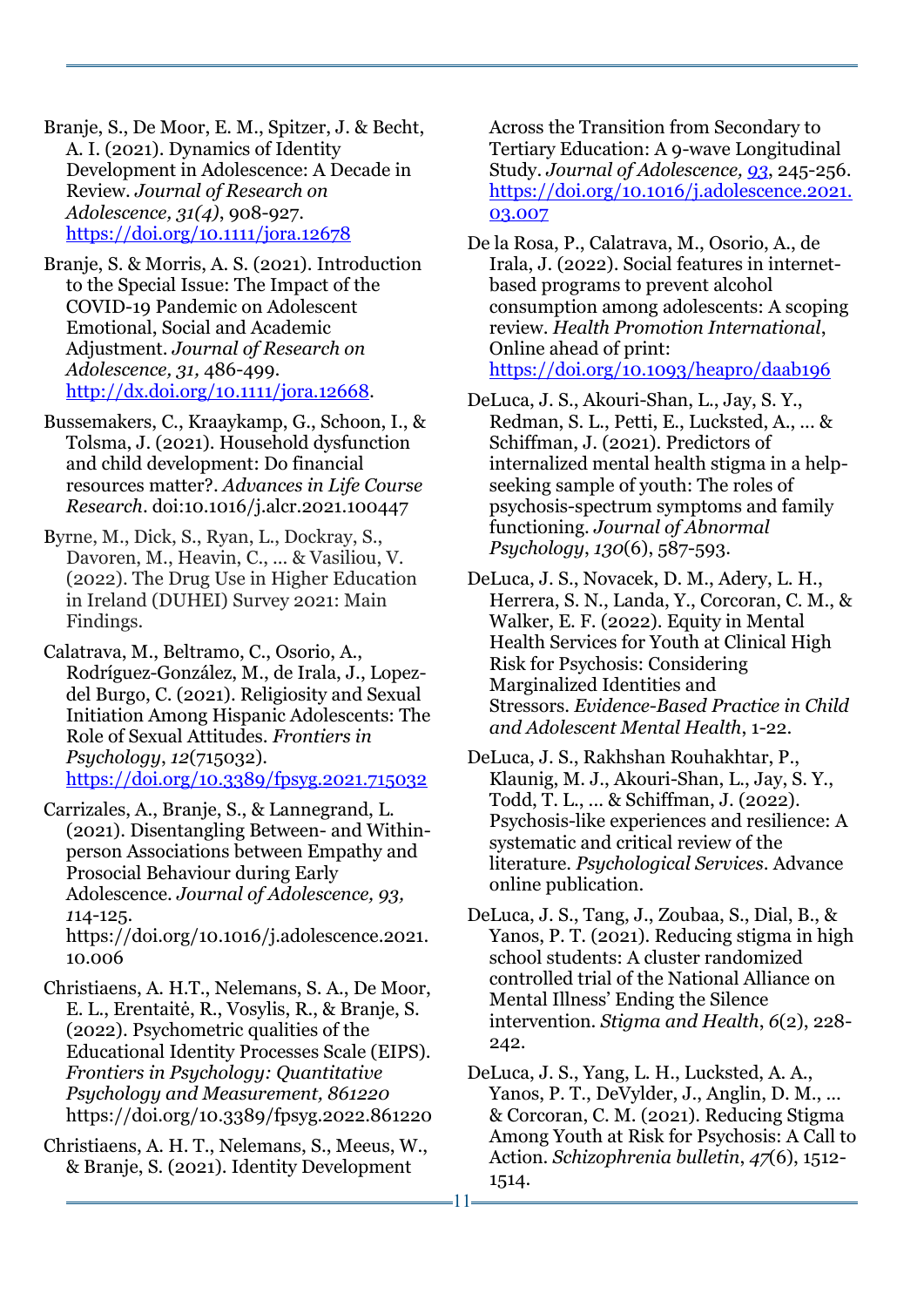De Moor, E. L., Van der Graaff, J., Koster, N., Laceulle, O., & Branje, S. (2022). The Relation Between Self-Event Connections and Personality Functioning in Youth with Severe Psychopathology. *Journal of Personality* 

<http://doi.org/10.1111/jopy.12697>

Donker, M. H., \*Mastrotheodoros, S., & Branje, S. (2021). Development of Parent-Adolescent Relationships During the COVID-19 Pandemic: The Role of Stress and Coping. *Developmental Psychology, 57*(10):1611-1622. DOI: 10.1037/dev0001212

D'Urso, G., Symonds, J., Sloan, S., & Devine, D. (2022). Bullies, victims, and meanies: The role of child and classmate social and emotional competencies. *Social Psychology of Education, 25*, 293–312*.*  [https://doi.org/10.1007/s11218-021-09684-](https://doi.org/10.1007/s11218-021-09684-1) [1.](https://doi.org/10.1007/s11218-021-09684-1)

Farooq, A., Ketzitzidou Argyri, E., Adlam, A., & Rutland, A. (2022). Children and Adolescents' Ingroup Biases and Developmental Differences in Evaluations of Peers Who Misinform. *Frontier of Psychology.* <https://doi.org/10.3389/fpsyg.2022.835695>

Filosa, L., Alessandri, G., Robins, R. W., & Pastorelli, C. (2022). Self‐esteem Development during the Transition to Work: A 14‐year Longitudinal Study from Adolescence to Young Adulthood. *Journal of Personality*.

Gagné, T., Nandi, A., & Schoon, I. (2021). Time trend analysis of social inequalities in psychological distress among young adults before and during the pandemic: Evidence from the UK Household Longitudinal Study COVID-19 waves. *Journal of Epidemiological Community Health*, jech-2021-217266. doi:10.1136/jech-2021-217266

Gagné, T., Sacker, A., & Schoon, I. (2021). Changes in Patterns of Social Role Combinations at Ages 25–26 among Those Growing Up in England between 1996 and 2015–16: Evidence from the 1970 British Cohort and Next Steps Studies. *Journal of* 

*Youth and Adolescence, 50*(10), 2052-2066. doi:10.1007/s10964-021-01477-1

Gagné, T., Schoon, I., McMunn, A., & Sacker, A. (2021). Mental distress among young adults in Great Britain: Long-term trends and early changes during the COVID-19 pandemic. *Social Psychiatry and Psychiatric Epidemiology*. doi:10.1007/s00127-021-02194-7

Gagné, T., Schoon, I., & Sacker, A. (2021). Trends in young adults' mental distress and its association with employment: Evidence from the Behavioral Risk Factor Surveillance System, 1993-2019. *Prev Med, 150*, 106691. doi:10.1016/j.ypmed.2021.106691

Gagné, T., Schoon, I., & Sacker, A. (2021). Has the distribution of smoking across young adult transition milestones changed over the past 20 years? Evidence from the 1970 British Cohort Study (1996) and Next Steps (2015-16). SSM - Population Health. [https://doi.org/10.1016/j.ssmph.2021.1009](https://doi.org/10.1016/j.ssmph.2021.100941) [41](https://doi.org/10.1016/j.ssmph.2021.100941)

Gomez-Baya, D., Garcia-Moro, F. J., Nicoletti, J. A., & Lago-Urbano, R. (2022). A Cross-National Analysis of the Effects by Bullying and School Exclusion on Subjective Happiness in 10-Year-Old Children. *Children, 9*(2), 287-299. FI = 2.863 JCR Q2

Gomez-Baya, D., Grasmeijer, A. J., Lopez-Bermudez, E., Gaspar de Matos, M., & Mendoza, R. (2022). Positive youth development and internet use in a sample of Spanish adolescents. *Frontiers in Pediatrics*. Doi: 10.3389/fped.2022.842928 FI = 3.418 JCR Q1

Gomez-Baya, D., Salinas-Perez, J.A., Sanchez-Lopez, A., Paino-Quesada, S., & Mendoza, R. (2022). [The role of developmental assets in](https://www.researchgate.net/publication/359502409_The_role_of_developmental_assets_in_gender_differences_in_anxiety_in_Spanish_youth?_sg%5B0%5D=Ryl2wbdKZqoCy5qbiUjcBlcMbvl75m061717HmsE9T4AonElRvSHhOebMxdyA5iUXZ-1FOry-xKFUXh53lxTiltf3gCPwYAKqCVqjnm0.kaS2pRt66Er4Lf4Zg4sIG_eFGxzCfEjSIQe6YGXI4XN4GuiRxY18O_0KRSKaMB85UPe4oNPphbLVd7UtQqZQbw)  [gender differences in anxiety in Spanish](https://www.researchgate.net/publication/359502409_The_role_of_developmental_assets_in_gender_differences_in_anxiety_in_Spanish_youth?_sg%5B0%5D=Ryl2wbdKZqoCy5qbiUjcBlcMbvl75m061717HmsE9T4AonElRvSHhOebMxdyA5iUXZ-1FOry-xKFUXh53lxTiltf3gCPwYAKqCVqjnm0.kaS2pRt66Er4Lf4Zg4sIG_eFGxzCfEjSIQe6YGXI4XN4GuiRxY18O_0KRSKaMB85UPe4oNPphbLVd7UtQqZQbw)  [youth.](https://www.researchgate.net/publication/359502409_The_role_of_developmental_assets_in_gender_differences_in_anxiety_in_Spanish_youth?_sg%5B0%5D=Ryl2wbdKZqoCy5qbiUjcBlcMbvl75m061717HmsE9T4AonElRvSHhOebMxdyA5iUXZ-1FOry-xKFUXh53lxTiltf3gCPwYAKqCVqjnm0.kaS2pRt66Er4Lf4Zg4sIG_eFGxzCfEjSIQe6YGXI4XN4GuiRxY18O_0KRSKaMB85UPe4oNPphbLVd7UtQqZQbw) *Frontiers in Psychiatry*. Doi: [10.3389/fpsyt.2022.810326](http://dx.doi.org/10.3389/fpsyt.2022.810326) FI = 4.157 JCR Q2

Green, F., Henseke, G., & Schoon, I. (2021). The darkest hour? New evidence of the learning, employment prospects, mental health and hopes of Britain's youth during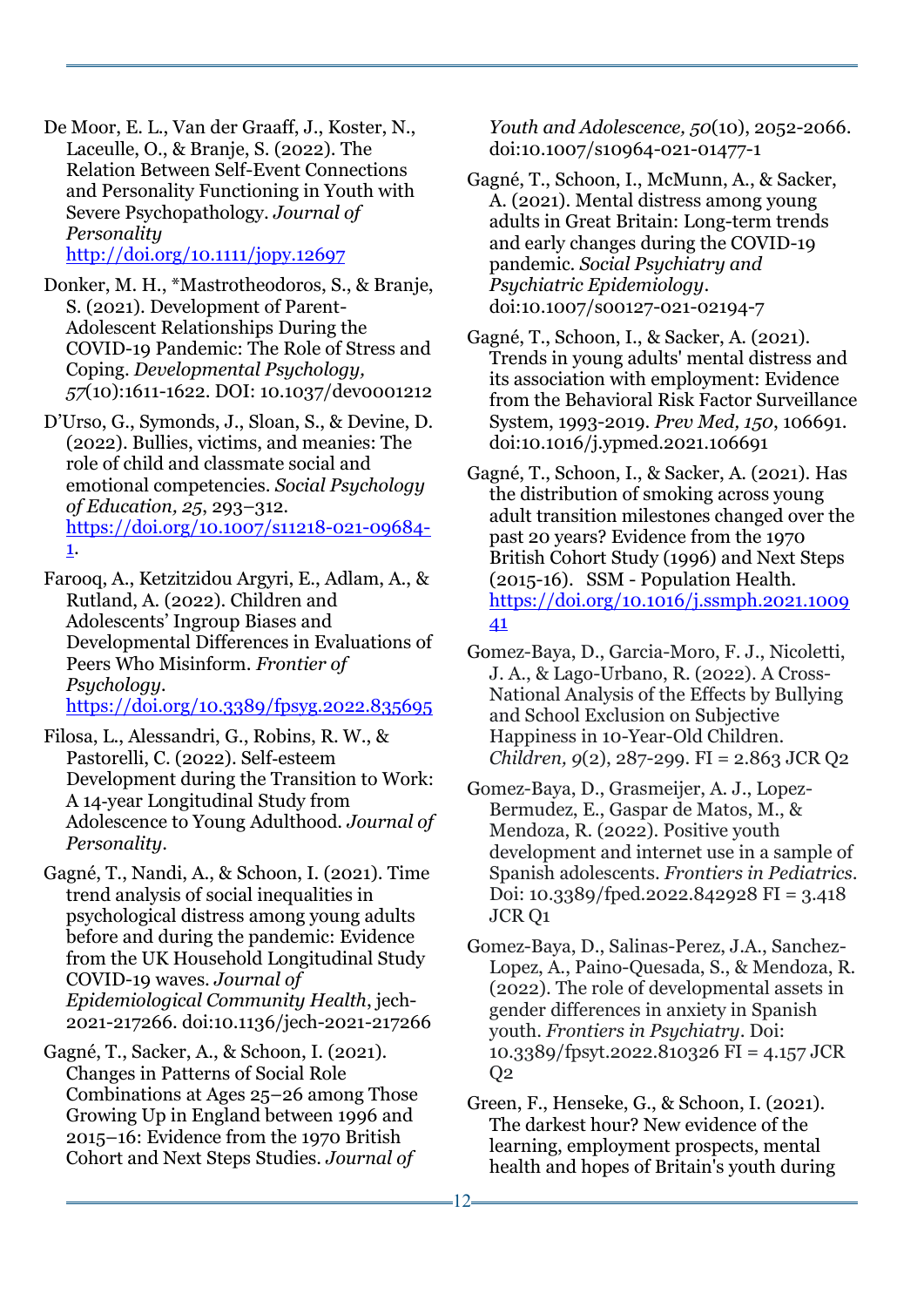lockdown.

[https://www.llakes.ac.uk/publication/the](https://www.llakes.ac.uk/publication/the-darkest-hour-new-evidence-of-the-learning-experiences-well-being-and-expectations-of-youth-during-the-third-national-lockdown-in-the-uk/)[darkest-hour-new-evidence-of-the-learning](https://www.llakes.ac.uk/publication/the-darkest-hour-new-evidence-of-the-learning-experiences-well-being-and-expectations-of-youth-during-the-third-national-lockdown-in-the-uk/)[experiences-well-being-and-expectations-of](https://www.llakes.ac.uk/publication/the-darkest-hour-new-evidence-of-the-learning-experiences-well-being-and-expectations-of-youth-during-the-third-national-lockdown-in-the-uk/)[youth-during-the-third-national-lockdown](https://www.llakes.ac.uk/publication/the-darkest-hour-new-evidence-of-the-learning-experiences-well-being-and-expectations-of-youth-during-the-third-national-lockdown-in-the-uk/)[in-the-uk/](https://www.llakes.ac.uk/publication/the-darkest-hour-new-evidence-of-the-learning-experiences-well-being-and-expectations-of-youth-during-the-third-national-lockdown-in-the-uk/)

Güroğlu, B. (2022). The power of friendship: Developmental significance of friendships from a neuroscience perspective. *Child Development Perspectives.*  doi.org/10.1111/cdep.12450

Henseke, G., & Schoon, I. (2021). *[Career](https://iris.ucl.ac.uk/iris/publication/1883594/1)  [Ready? UK Youth during the Covid-19](https://iris.ucl.ac.uk/iris/publication/1883594/1)  [Crisis](https://iris.ucl.ac.uk/iris/publication/1883594/1)* (COVID-19 Youth Economic Activity and Health (YEAH) Monitor Briefings) London, UK.

[https://www.ucl.ac.uk/ioe/departments](https://www.ucl.ac.uk/ioe/departments-and-centres/centres/centre-learning-and-life-chances-knowled/covid-19-youth-economic-activity-and-health-monitor-yeah)[and-centres/centres/centre-learning-and](https://www.ucl.ac.uk/ioe/departments-and-centres/centres/centre-learning-and-life-chances-knowled/covid-19-youth-economic-activity-and-health-monitor-yeah)[life-chances-knowled/covid-19-youth](https://www.ucl.ac.uk/ioe/departments-and-centres/centres/centre-learning-and-life-chances-knowled/covid-19-youth-economic-activity-and-health-monitor-yeah)[economic-activity-and-health-monitor-yeah](https://www.ucl.ac.uk/ioe/departments-and-centres/centres/centre-learning-and-life-chances-knowled/covid-19-youth-economic-activity-and-health-monitor-yeah)

Imperato, C., Mancini, T., & Musetti, A. (2022). Exploring the Role of Problematic Social Network Site Use in the Link Between Reflective Functioning and Identity Processes in Adolescents. *International Journal of Mental Health and Addiction*. [https://doi.org/10.1007/s11469-022-](https://doi.org/10.1007/s11469-022-00800-6) [00800-6](https://doi.org/10.1007/s11469-022-00800-6)

Joosten, D. H. J., Nelemans, S. A., Meeus, W., & Branje, S. (2022). Longitudinal Associations Between Depressive Symptoms and Quality of Romantic Relationships in Late Adolescence *Journal of Youth and Adolescence, 51*(3), 509-523. doi: 10.1007/s10964-021-01511-2

Kellij, S., Lodder, G.A., van den Bedem, N., Güroğlu, B.\*, & Veenstra, R.\* (2022). The social cognitions of victims of bullying: A systematic review. *Adolescent Research Review.* doi.org/10.1007/s40894-022- 00183-8. \*Shared last authorship.

Kim, Y., Richards, S. J., & Oldehinkel, J. A. (2022). Self-control, Mental Health Problems, and Family Functioning in Adolescence and Young Adulthood: Between-person Differences and Withinperson Effects. *Journal of Youth and* 

*Adolescence*. doi: 10.1007/s10964-021- 01564-3

Koper, N., Creemers, H. E., van Dam, L. , Stams, G. J. J. M., & Branje, S. (2022). Needs of Youth and Parents from Multi-Problem Families in the Search for Youth-Initiated Mentors. *Youth & Society*  [https://doi.org/10.1177/0044118X21105821](https://doi.org/10.1177/0044118X211058217) [7](https://doi.org/10.1177/0044118X211058217)

Lenzo, V., Franceschini, C., Manari, T., Corsano, P., Quattropani, M. C., & Musetti, A. (2022). Psychotic Experiences and Sleep Quality in the Emerging Adulthood: The Interplay Between Emotional Neglect, Bodily Threat, and Defense Mechanisms. *The Journal of Nervous and Mental Disease*, *210*(5), 365-372. [https://doi.org.10.1097/NMD.0000000000](https://doi.org.10.1097/NMD.0000000000001454) [001454](https://doi.org.10.1097/NMD.0000000000001454)

López-Vicente, M., Agcaoglu, O., Pérez-Crespo, L., Estévez-López, F., Heredia-Genestar, J. M., Mulder, R., Flournoy, J. C., van Duijvenvoorde, A. C. K., Güroğlu, B., White, T., Calhoun, V., Tiemeier, H., & Muetzel, R. L. (2021). Developmental changes in dynamic functional connectivity from childhood into adolescence. *Frontiers in System Neuroscience, 15,* 724805*.* <https://doi.org/10.3389/fnsys.2021.724805>

Mulder, R. H., Vicente, M. L., Hidalgo, A. P. C., Steenkamp, L. R., Güroğlu, B., Tiemeier, H., & Muetzel, R. L. (2022). Connecting the dots: Social networks in the classroom and white matter connections in the brain. *Journal of Child Psychology and Psychiatry.*

Negru-Subtirica, O., & Crocetti, E. (Eds.). (2021). *Building inclusive societies by promoting social inclusion and reducing discrimination. Theories, research, and interventions*. ASCR. ISBN: 978-606-977- 059-7

Nieuwenhuis, J., Best, M., Vogel, M., van Ham, M., Branje, S., & Meeus, W. (2021). Exposure to Neighborhood Violence and Child-Parent Conflict among a Longitudinal Sample of Dutch Adolescents. *IZA*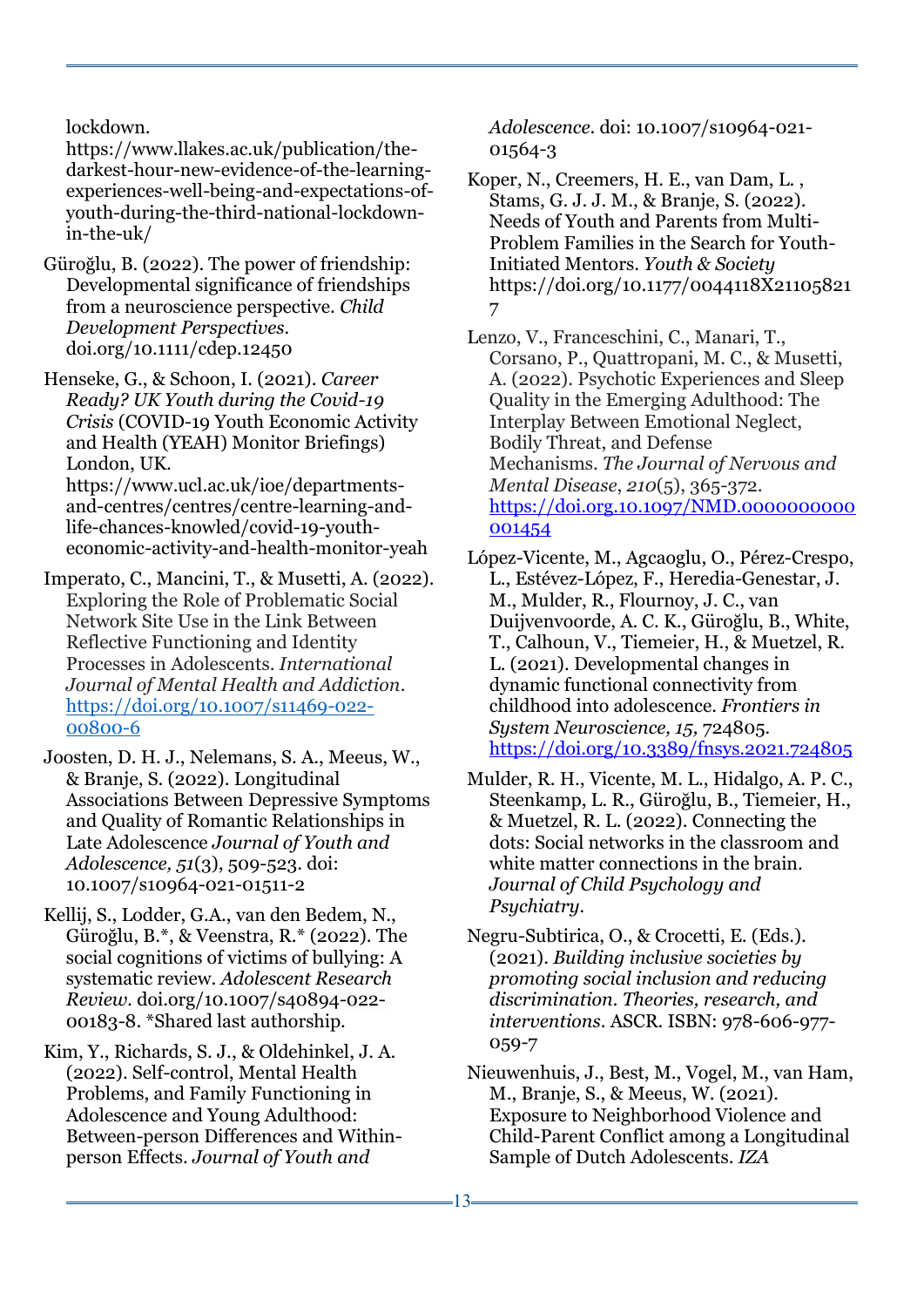*Discussion Paper No. 14587*. <http://ftp.iza.org/dp14587.pdf>

- Nunes, F., Mota, C.P., Ferreira, T., Schoon, I., & Matos, P.M. (2022). Parental metaemotion, attachment to parents and personal agency in adolescents. *Journal of Family Psychology*. Advance online publication. 10.1037/fam0000947
- Padilla-Walker, L., Van der Graaff, J., Workman, K., Carlo, G., Branje, S., Carrizales, A., Gerbino, M., Gulseven, Z., Hawk, S., Luengo Kanacri, P., Mesurado, B., Samper, P., Shen, Y., Taylor, L. K., Trach, J., van Zalk, M., & Zukauskiene, R. (2022). Emerging Adults' Cultural Values, Prosocial Behaviors, and Mental Health in Fourteen Countries During the COVID-19 Pandemic. *International Journal of Behavioral Development* [https://doi](https://doi-org.proxy.library.uu.nl/10.1177/01650254221084098)[org.proxy.library.uu.nl/10.1177/0165025422](https://doi-org.proxy.library.uu.nl/10.1177/01650254221084098) [1084098](https://doi-org.proxy.library.uu.nl/10.1177/01650254221084098)
- Parsons, S., & Schoon, I. (2021). *[Descriptive](https://iris.ucl.ac.uk/iris/publication/1915377/1)  [profile of mothers by their experience of](https://iris.ucl.ac.uk/iris/publication/1915377/1)  [out-of-home care in childhood: evidence](https://iris.ucl.ac.uk/iris/publication/1915377/1)  [from the UK Millennium Cohort Study](https://iris.ucl.ac.uk/iris/publication/1915377/1)* (Quantitative Social Science Working Papers). London: Quantitative Social Science.
- Rejaän, Z., Van der Valk, I., E., & Branje, S. (2022). The Role of Sense of Belonging and Family Structure in Adolescent Adjustment. *Journal of Research on Adolescence. doiorg/10.1111/jora.12694*
- Rejaän, Z., Van der Valk, I., E., Schrama, W. M., & Branje, S. (2022). Postdivorce Coparenting Patterns and Relations with Adolescent Adjustment. *Journal of Family Issues*, 10.1177/0192513X211030027
- Rejaän, Z., Van der Valk, I., E., Schrama, W. M., Van Aalst, I., Chen, A., Jeppesen-De Boer, C. G., Houtkamp, J. M., & Branje, S. (2022). Adolescents' post-divorce sense of belonging: An interdisciplinary review. *European Psychologist,* [https://doi](https://doi-org.proxy.library.uu.nl/10.1027/1016-9040/a000444)[org.proxy.library.uu.nl/10.1027/1016-](https://doi-org.proxy.library.uu.nl/10.1027/1016-9040/a000444) [9040/a000444](https://doi-org.proxy.library.uu.nl/10.1027/1016-9040/a000444)
- Rodríguez-Pérez, S., Sala-Roca, J., Doval, E., & Urrea-Monclús, A. (2021). Design and validation of a situational judgment test of socioemotional competences development in young people (SCD-Y). RELIEVE, 27(2), art. 5. [http://doi.org/10.30827/relieve.v27i2.22](http://doi.org/10.30827/relieve.v27i2.22431) [431](http://doi.org/10.30827/relieve.v27i2.22431)
- Salmela-Aro, K. †, Tang, X. †, Symonds, J., † & Upadyaya, K. † (2021). Student Engagement in Adolescence: A Scoping Review of Longitudinal Studies 2010-20. *Journal of Research on Adolescence, 31*(2)*,* 256–272. <https://doi.org/10.1111/jora.12619> († co-first author)
- Sarac, C., \*DeLuca, J. S., Bilgrami, Z. R., Herrera, S. N., Myers, J. J., Dobbs, M. F., ... & Corcoran, C. M. (2021). A qualitative study on identity in individuals at clinical high risk for psychosis:"… Why does it have to be one thing?". *Psychiatric Rehabilitation Journal*. Advance online publication. (\*joint first authors).
- Schoon, I. (2021). The interplay of structure and agency in the school-to-work transition. In: Nico, M. & Caetano, A. (Eds): *Structure and Agency in Young People's Lives: Theory, Methods and Agendas*. Routledge: "Youth, Young Adulthood and Society" book series
- Schoon, I. & Burger, K. (in press). Incongruence between parental and adolescent educational aspirations hinders academic attainment. *Journal of Longitudinal and Lifecourse Studies*
- Schoon, I., Burger, K., & Cook, R. (2021). [Making it against the odds: How individual](https://iris.ucl.ac.uk/iris/publication/1860496/1)  [and parental co-agency predict educational](https://iris.ucl.ac.uk/iris/publication/1860496/1)  [mobility.](https://iris.ucl.ac.uk/iris/publication/1860496/1) *Journal of Adolescence*. doi:10.1016/j.adolescence.2021.04.004
- Schoon, I., & Henseke, G. (2022). [Social](https://iris.ucl.ac.uk/iris/publication/1945029/3)  [Inequalities in Young People's Mental](https://iris.ucl.ac.uk/iris/publication/1945029/3)  [Distress During the COVID-19 Pandemic:](https://iris.ucl.ac.uk/iris/publication/1945029/3)  [Do Psychosocial Resource Factors Matter?.](https://iris.ucl.ac.uk/iris/publication/1945029/3) *Frontiers in Public Health, 10*, ARTN 820270. doi:10.3389/fpubh.2022.820270
- Schoon, I., Nasim, B. & Cook, R. (2021). Social inequalities in early childhood competences,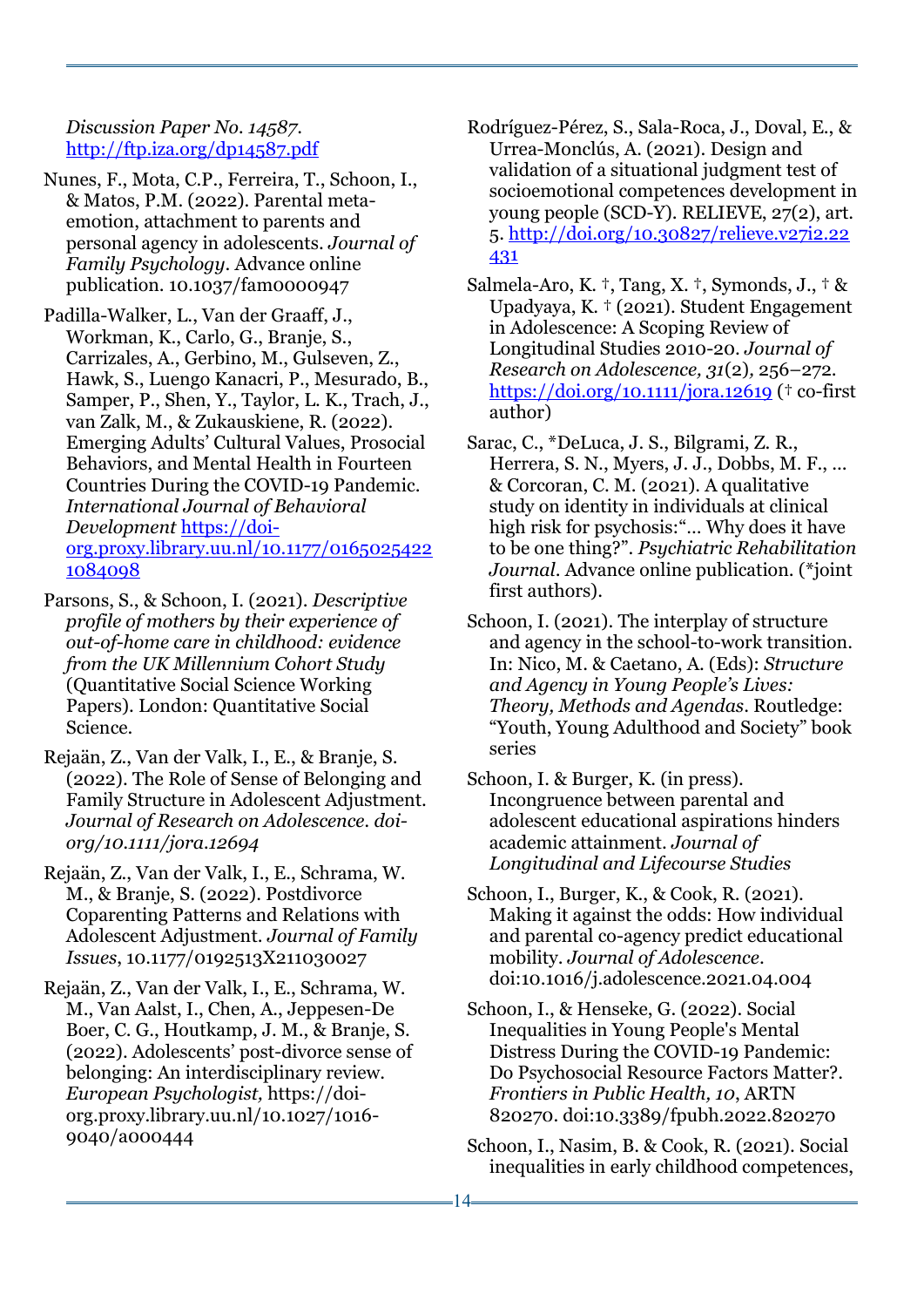and the relative role of social and emotional versus cognitive skills in predicting adult outcome. *British Educational Research Journal*:<http://doi.org/10.1002/berj.3724>

- Sidler, P., Baysu, G., Kassis, W., Janousch, C., Chouvati, R., Govaris, C., Graf, U., & Rietz, C. (2022). Minority and Majority Adolescents' Attitudes toward Mutual Acculturation and its Association with Psychological Adjustment. *Journal of Youth and Adolescence*, 1-25.
- Spencer, H., Parianen-Lesemann, F. H. P., Kraaijenvanger, E. J., Overbeek, G. J., Branje, S., Boks, M. P., & Bos, P. A. (2022). Oxytocin System Gene Methylation is Associated with Empathic Responses towards Children.

*Psychoneuroendocrinology, 137,* 105629. [https://doi.org/10.1016/j.psyneuen.2021.10](https://doi.org/10.1016/j.psyneuen.2021.105629) [5629](https://doi.org/10.1016/j.psyneuen.2021.105629)

Teuber, Z.\* †, Tang, X.\* †, Sielemann, L., Otterpohl, N., & Wild, E. (2021). Autonomyrelated Parenting Styles and Their Effects on Adolescents' Academic and Psychological Development: A Longitudinal Person-Oriented Analysis. *Journal of Youth and Adolescence.* [https://doi.org/10.1007/s10964-021-01538-](https://doi.org/10.1007/s10964-021-01538-5)

[5](https://doi.org/10.1007/s10964-021-01538-5) († co-first author;\*co-corresponding author)

van Dijk, R., Valk, I. E., Buist, K. L., Dekovic, M., & Branje, S. (2022). Longitudinal Associations between Sibling Relationship Quality and Child Adjustment after Divorce. *Journal of Marriage and Family, 84,*393– 414*.* DOI: 10.1111/jomf.12808

van Gils, F. E., Colpin, H., Verschueren, K., Demol, K., ten Bokkel, I. M., Menesini, E., & Palladino, B. E. (2022). Teachers' responses to bullying questionnaire: A validation study in two educational contexts. *Frontiers in Psychology, 13*, 830850. [https://doi.org/10.3389/fpsyg.2022.83085](https://doi.org/10.3389/fpsyg.2022.830850) [0](https://doi.org/10.3389/fpsyg.2022.830850)

van Houtum, L. A., Will, G. J., Wever, M. C., Janssen, L. H., van Schie, C. C., Tollenaar, M. S., & Elzinga, B. M. (2022). Adolescents' affective and neural responses to parental

praise and criticism. *Developmental Cognitive Neuroscience*, *54*, 101099. <https://doi.org/10.1016/j.dcn.2022.101099>

Vasiliou, V. S., Dockray, S., Dick, S., Davoren, M. P., Heavin, C., Linehan, C., & Byrne, M. (2021). Reducing drug-use harms among higher education students: MyUSE contextual-behaviour change digital intervention development using the Behaviour Change Wheel. *Harm reduction journal*, *18*(1), 1-23.

Vrolijk, P., Van Lissa, C., Branje, S., Meeus, W., & Keizer, R. (2022). Parent-Child Personality Similarity and Differential Autonomy Support Towards Siblings. *Journal of Family Psychology* [https://doi](https://doi-org.proxy.library.uu.nl/10.1037/fam0000955)[org.proxy.library.uu.nl/10.1037/fam000095](https://doi-org.proxy.library.uu.nl/10.1037/fam0000955) [5](https://doi-org.proxy.library.uu.nl/10.1037/fam0000955)

- Weeland, J., Keijsers, L., & Branje, S. (2021). Introduction to the Special Issue: Parenting and Family Dynamics in Times of the COVID-19 Pandemic. *Developmental Psychology 57*(10), 1559-1562. <https://doi.org/10.1037/dev0001252>
- Weyn, S., Van Leeuwen, K., Pluess, M., Goossens, L., Claes, S., Bosmans, G., Van Den Noortgate, W., Lutin, E., Bröhl, A. S., Chubar, V., Geukens, F., & Bijttebier, P. (2022). Individual differences in environmental sensitivity at physiological and phenotypic level: Two sides of the same coin? *International Journal of Psychophysiology*, *176*, 36-53. [https://doi.org/https://doi.org/10.1016/j.ij](https://doi.org/https:/doi.org/10.1016/j.ijpsycho.2022.02.010) [psycho.2022.02.010](https://doi.org/https:/doi.org/10.1016/j.ijpsycho.2022.02.010)
- Weyn, S., Van Leeuwen, K., Pluess, M., Lionetti, F., Goossens, L., Bosmans, G., De Beer, D., Van Den Noortgate, W., Bröhl, A. S., & Bijttebier, P. (2021). Improving the measurement of environmental sensitivity in children and adolescents: The Highly Sensitive Child scale 21-item version. *Assessment*.

[https://doi.org/https://doi.org/10.1177/107](https://doi.org/https:/doi.org/10.1177/1073191120983894) [3191120983894](https://doi.org/https:/doi.org/10.1177/1073191120983894)

Weyn, S., Van Leeuwen, K., Pluess, M., Lionetti, F., Greven, C. U., Goossens, L., Colpin, H., Van Den Noortgate, W.,